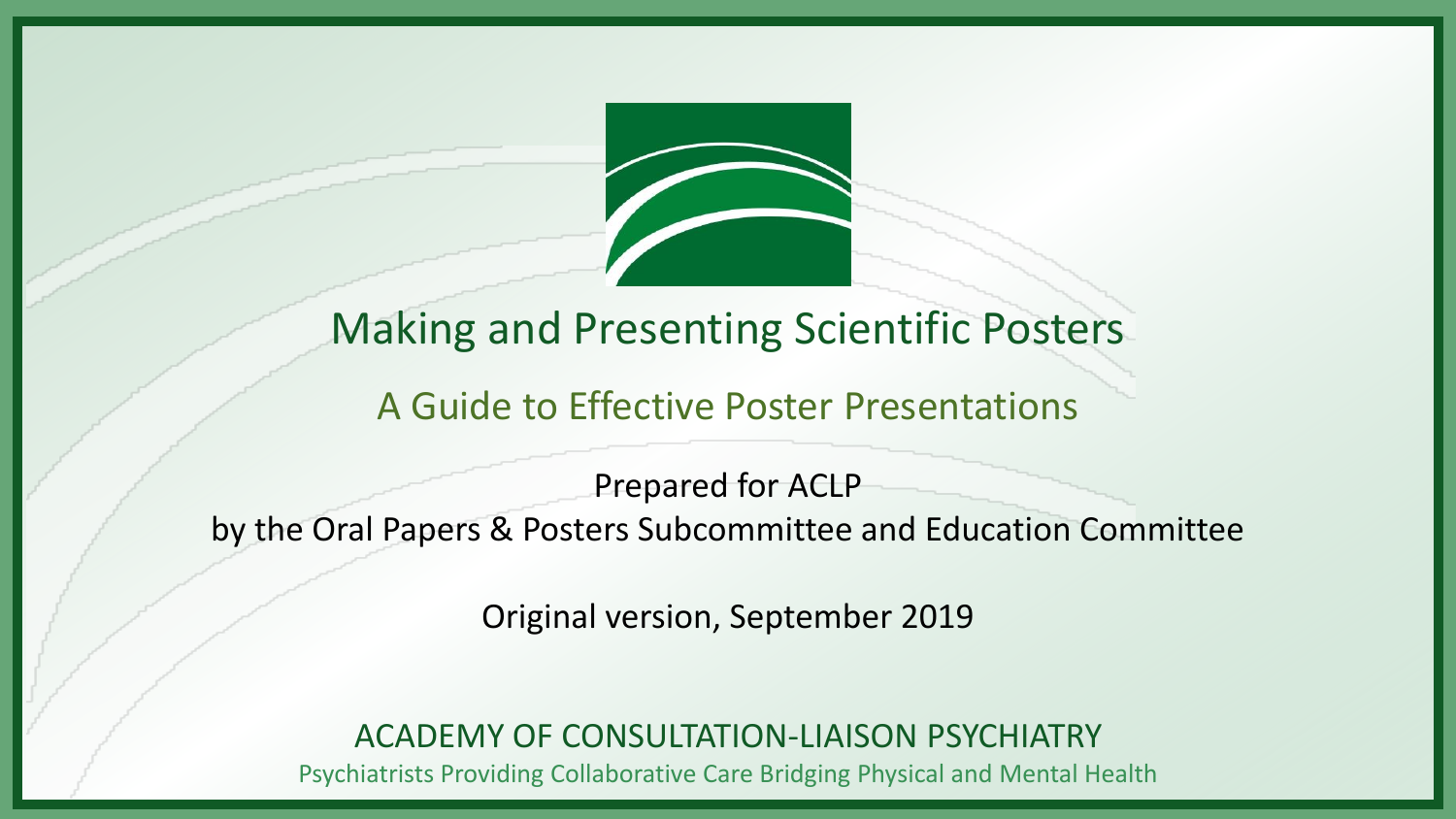## Making and Presenting Scientific Posters

Prepared by the Oral Papers & Posters Subcommittee and the Education **Committee** 

- Paul Desan, MD
- Jennifer Erickson, DO
- Janna Gordon-Elliott, MD
- David Kasick, MD
- Walter Kilpatrick, DO
- Michael Marcangelo, MD
- Sahil Munjal, MD
- Julie Owen, MD
- Michael Peterson, MD
- Terry Rabinowitz, MD
- Kamalika Roy, MD
- Lisa Rosenthal, MD
- Dahlia Saad-Pendergrass, MD
- Sarah Slocum, MD
- Marie Tobin, MD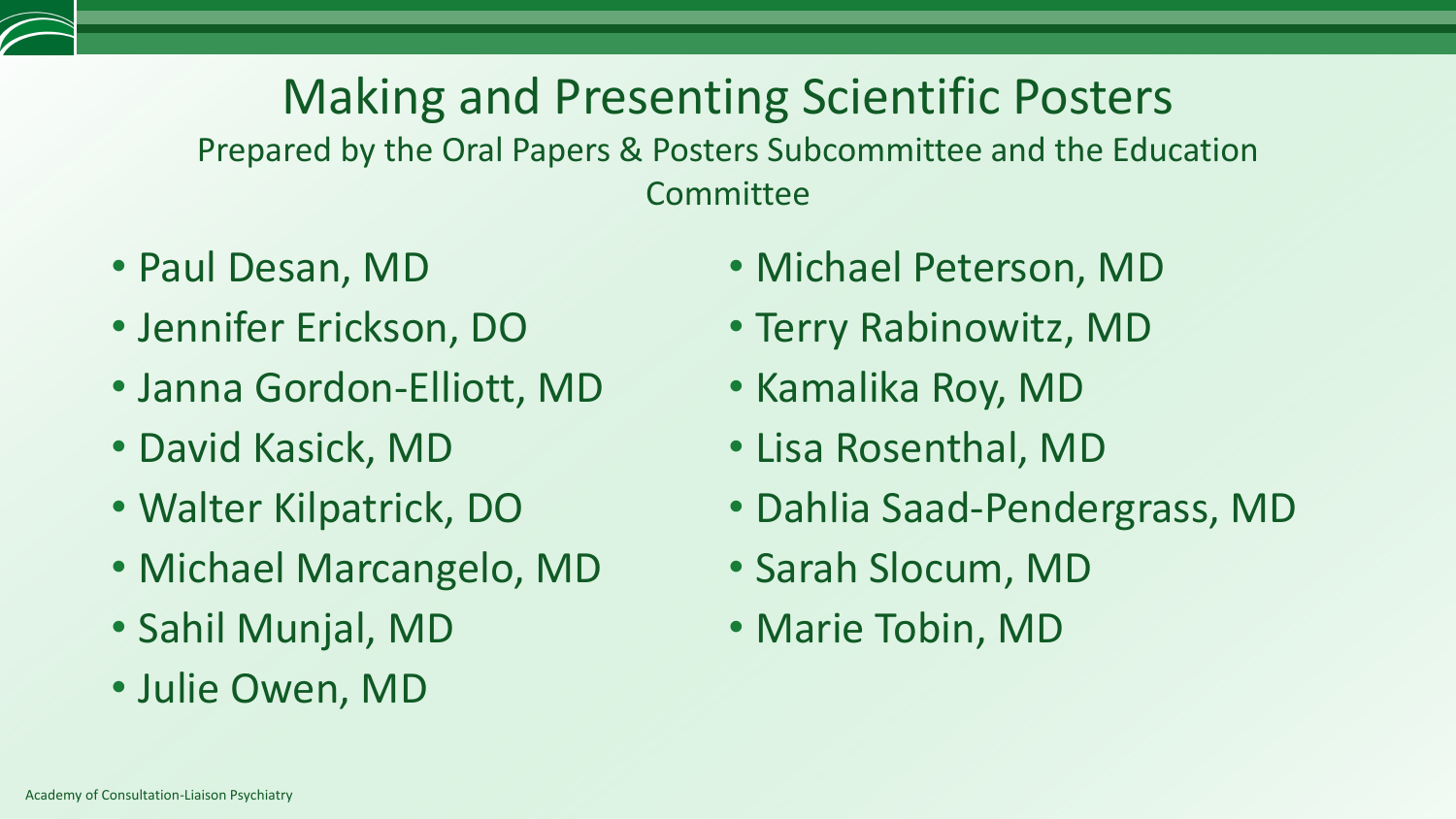#### **Overview**

# **How to make a scientific poster -The Poster Pitch**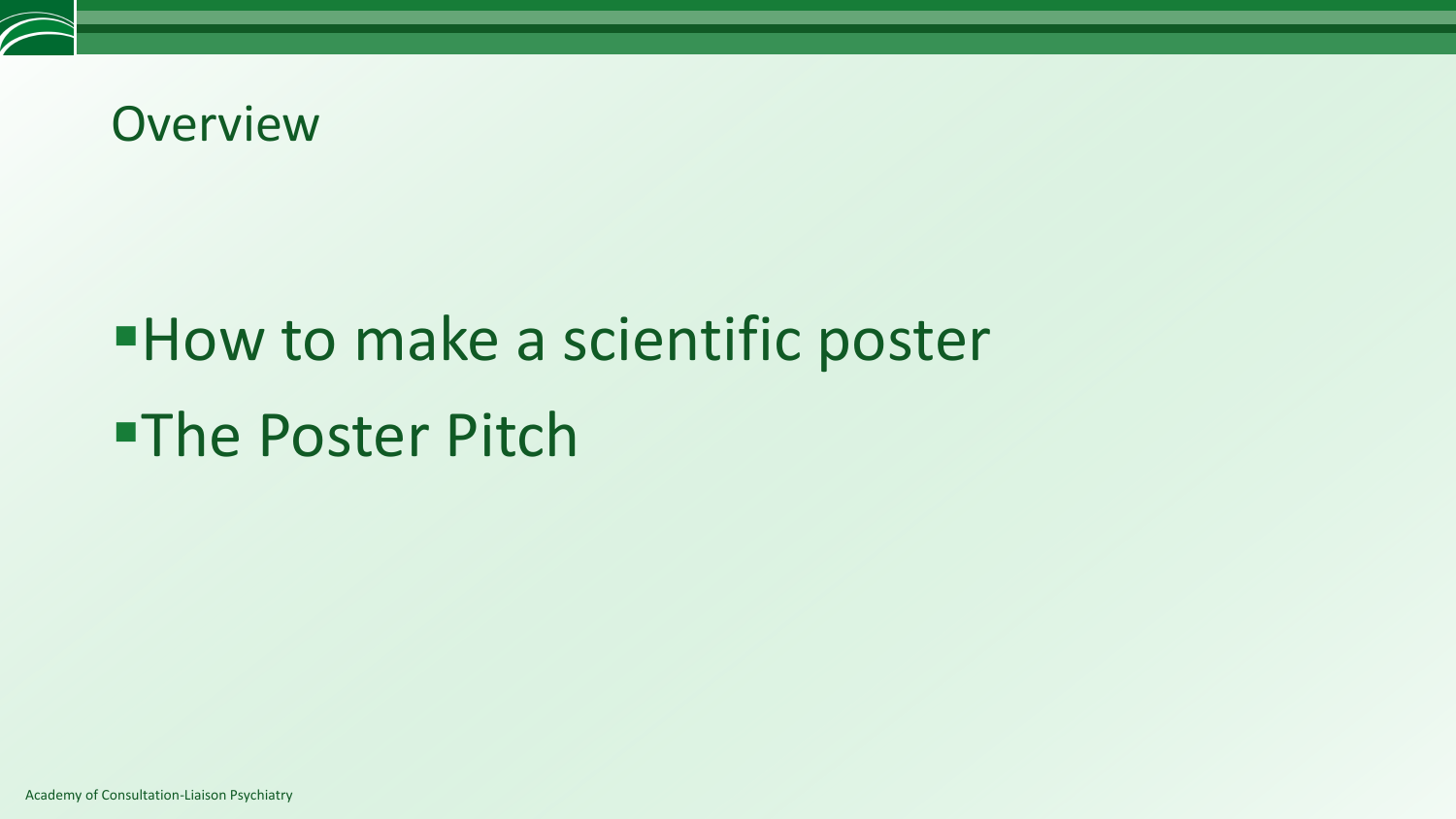# How to make a scientific poster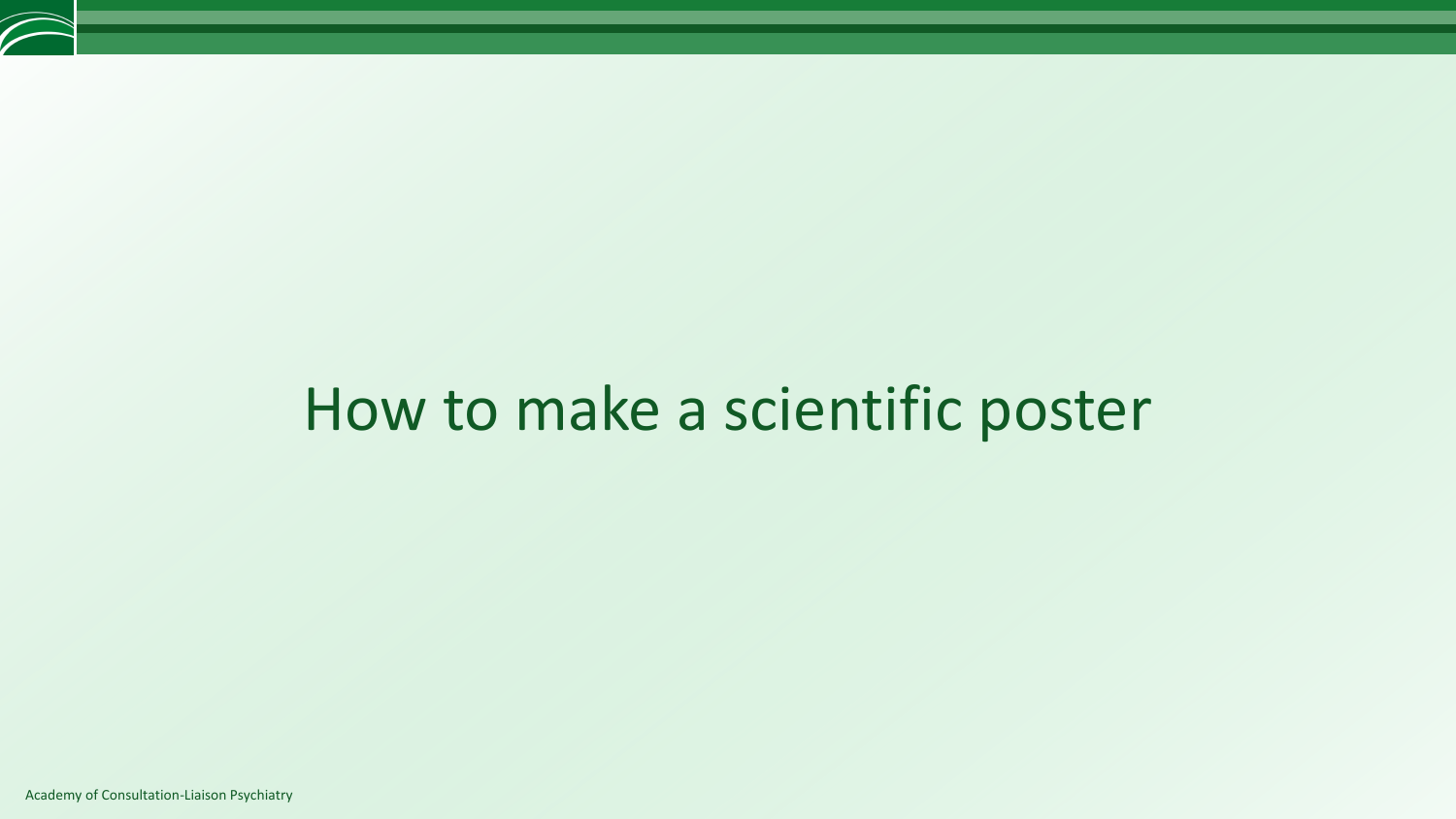

**There are many ways to organize a scientific poster. Three** variations will be presented here. While strong and effective posters can take different forms, they all have common features and they avoid common pitfalls.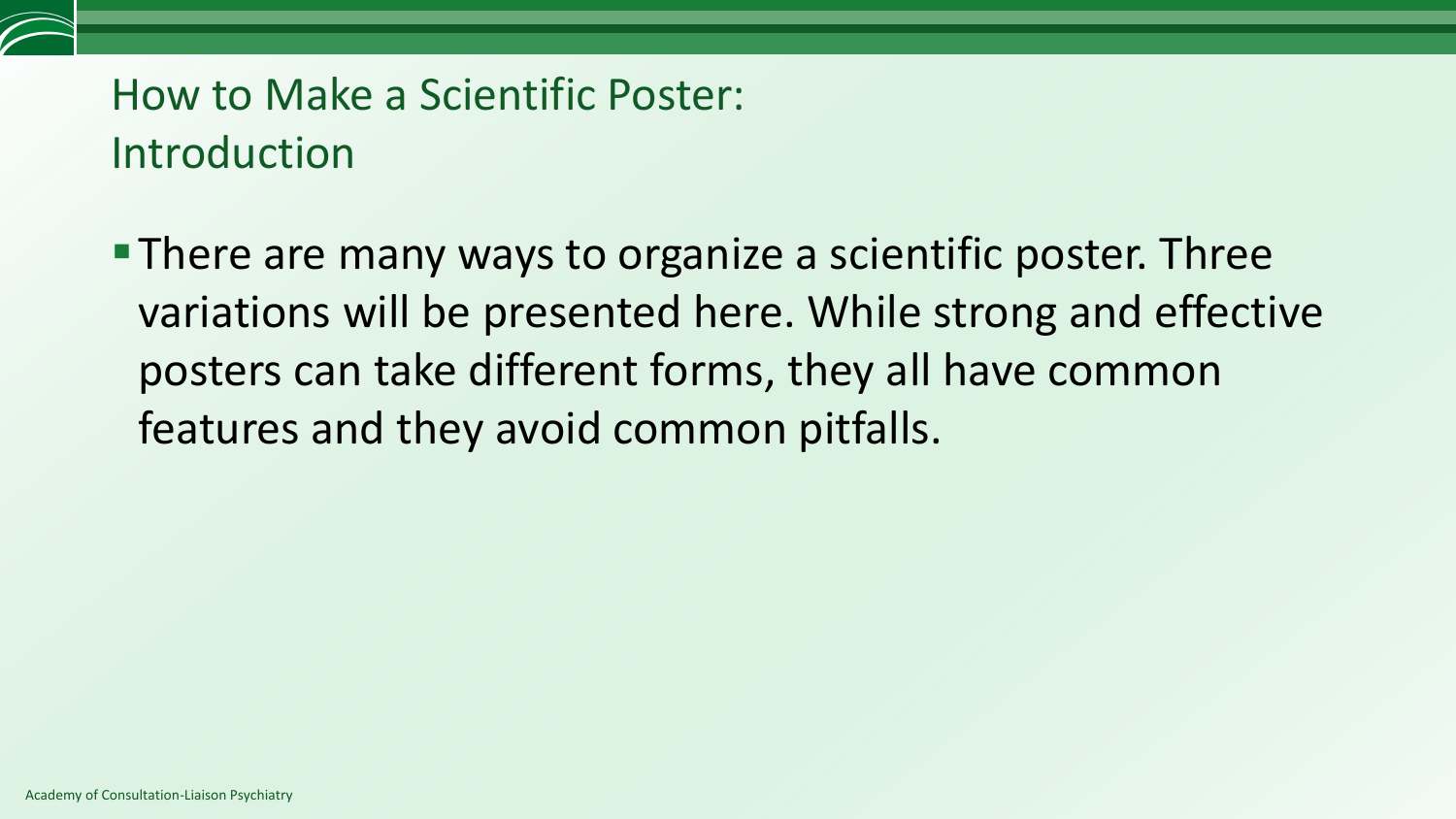#### How to Make a Scientific Poster: Introduction

- The ideal academic poster should be strong in **three areas**. It should be able to:
	- Maximize insight: the poster should disseminate the basic information (the "take home" point) without too much distraction or content that is overly time-consuming to read, interpret, and digest
	- Encourage selective engagement: offer opportunity for deep-dives into the material, based on the interest of the meeting-goer, and for stimulating conversations between poster presenters and meeting-goers
	- Be user-friendly for the poster presenter: the poster is not overly timeconsuming to make; poster *facilitates* the presentation, without too many props or memorizing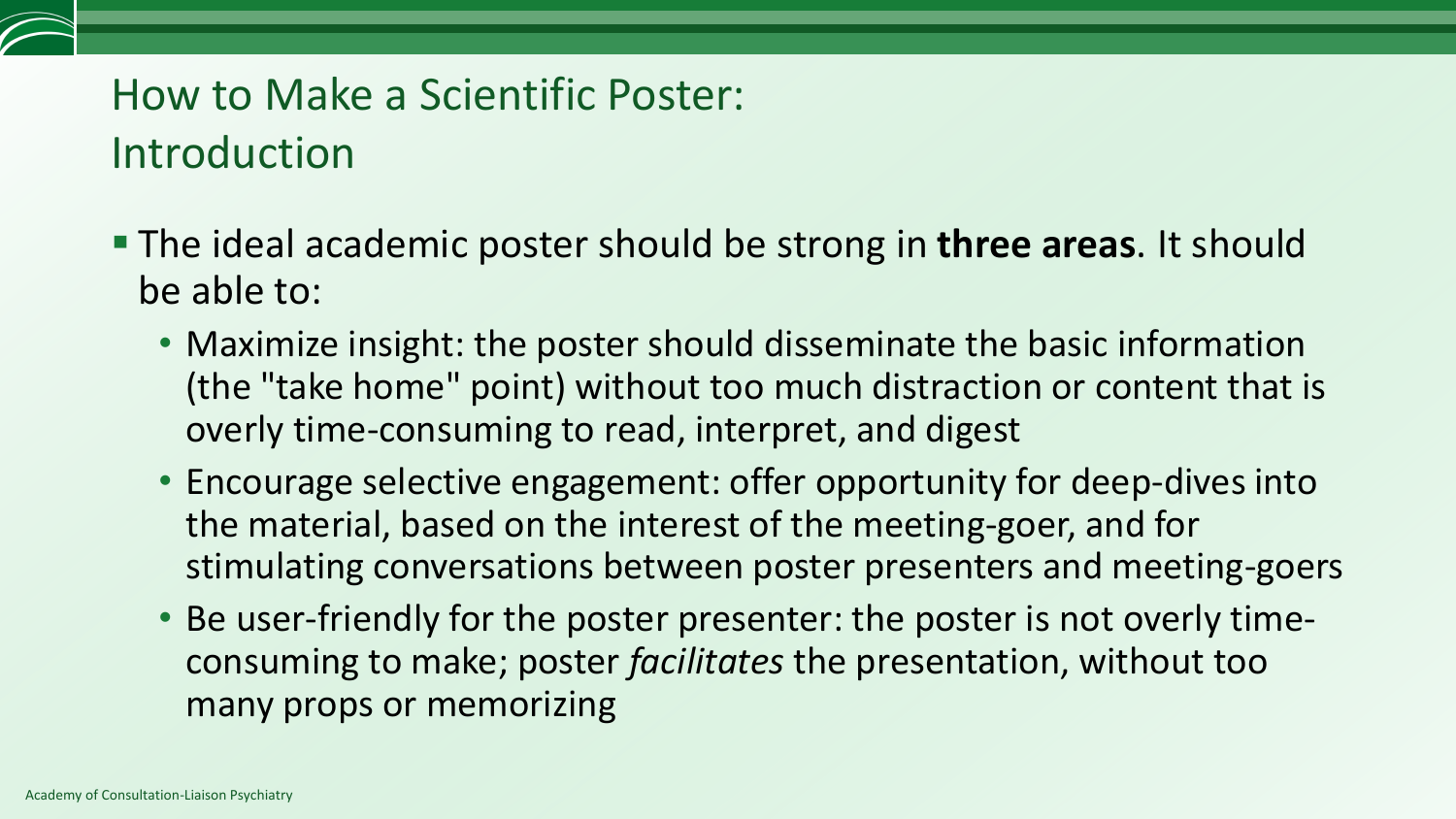#### How to Make a Scientific Poster: Introduction

Regardless of how you organize your poster, follow these **key tips and principles** that are true for all effective posters:

- Ensure you know the poster requirements for the conference! Size, template requirements, upload requirements, when to hang posters
- Do NOT try to write a paper on your poster
	- Visual flow is important
	- Use bullet points as much as possible
	- You, the *poster presenter* not the poster, itself should be the source of much of the detailed content. Be able to speak in an informed way about the material that is summarized and referred to, on the poster; the ideal poster has limited content that sparks additional questions from the reader, which the poster presenter can then address
	- If helpful, bring notes or supplemental material to help you fill in the gaps of what is not included on the poster; have a way to offer this additional information to your reader if requested (as print-outs, or a link to material, such as a QR code – see below)
- The text should be legible at a distance (*this slide is an example of how NOT to use text!*)
- Use images in place of text when possible
- Keep the background light and neutral
- Use white spaces strategically as place for eye to rest and to minimize a cluttered appearance; can use images for this, too
- Make sure you **edit!**
- Be at your poster during the session, dressed appropriately, and bring business cards if you have them
- **Discuss choice of template with the rest of your team, including any mentors/supervisors before making a final decision** (save yourself some time up front!)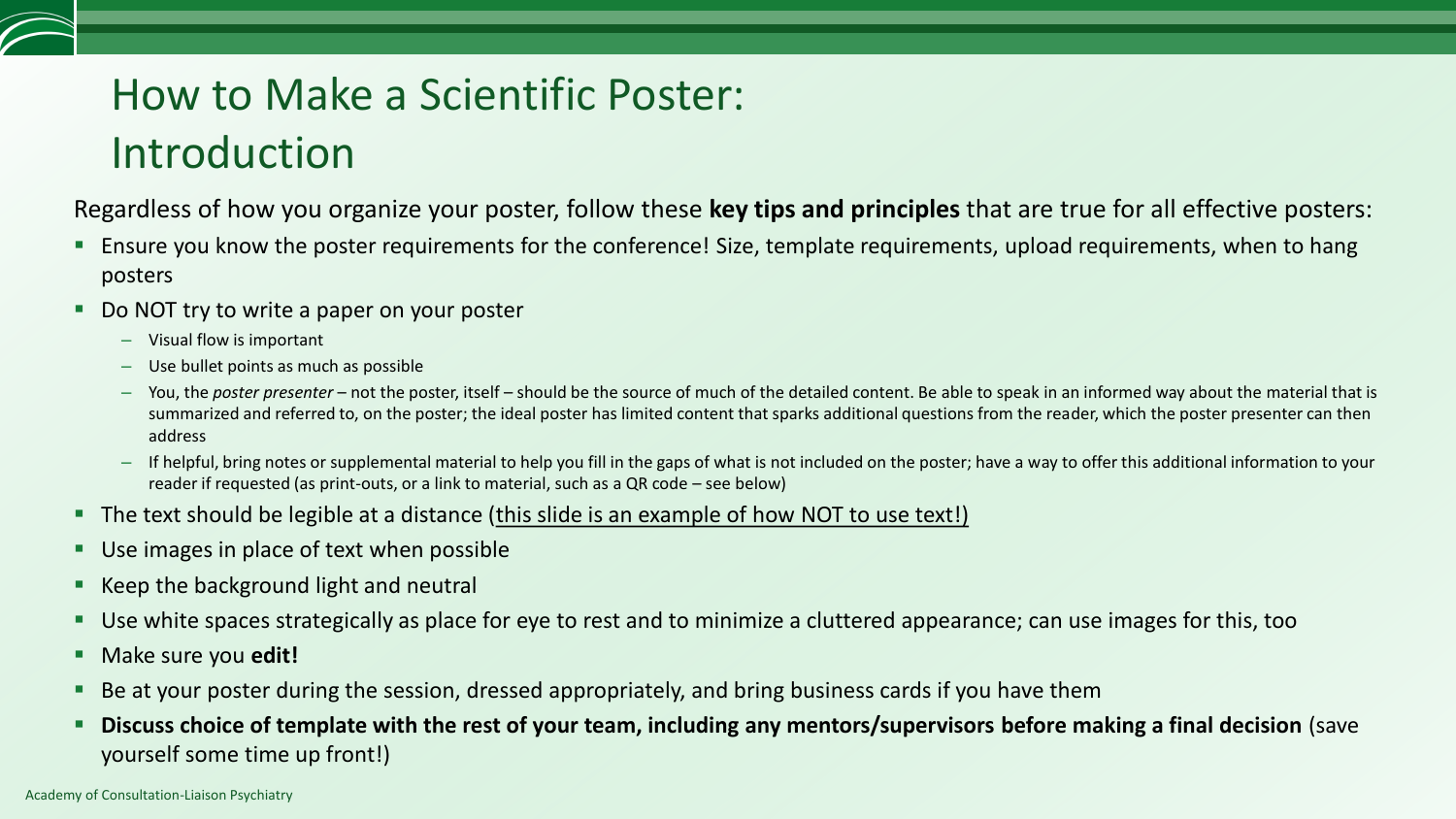## How to Make a Scientific Poster NOT

For a guide to how NOT to make a scientific poster, you can review the following resource:

### https://colinpurrington.com/2012/02/example-of-badscientific-poster/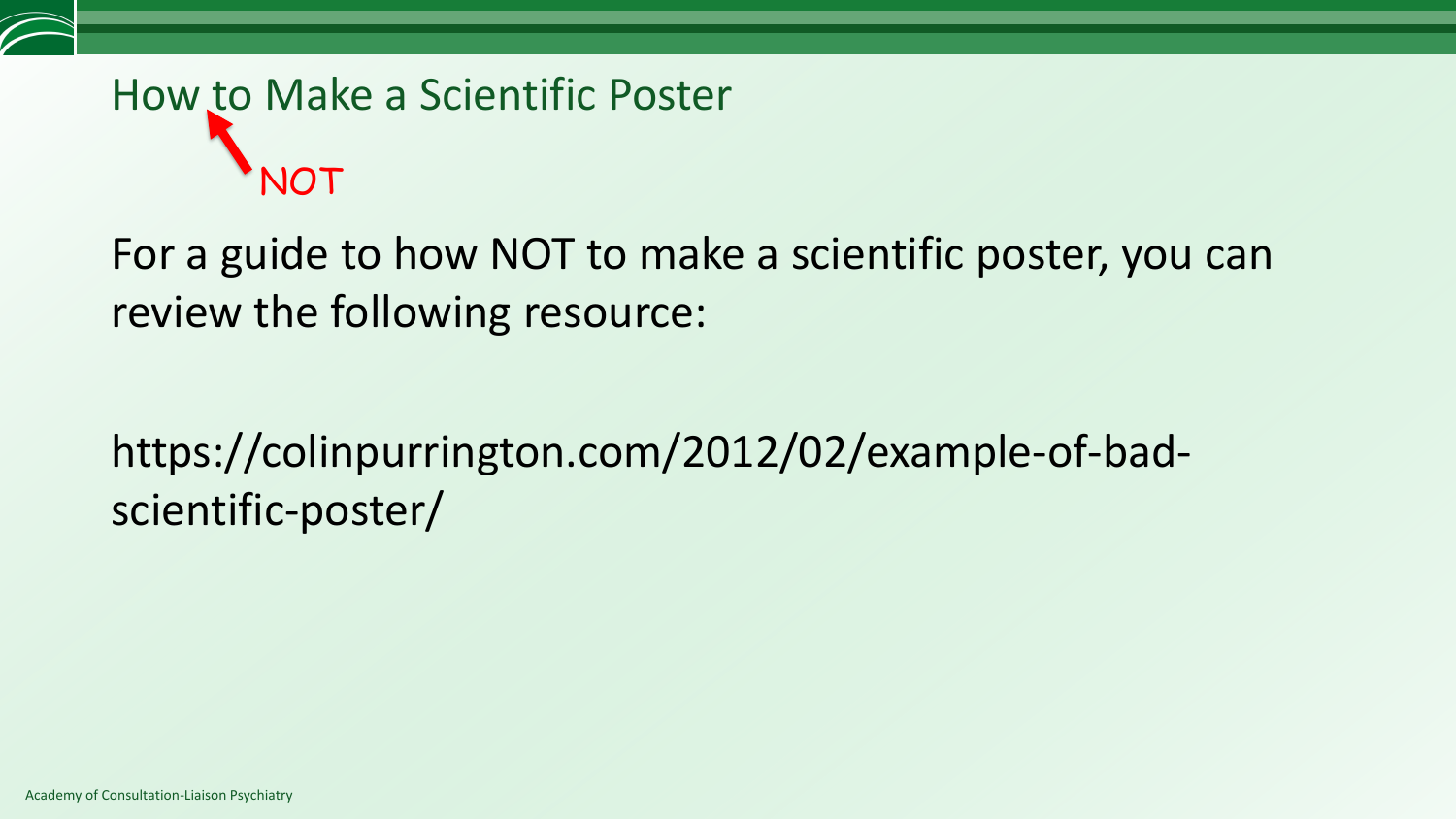#### How to Make a Scientific Poster: Format options

#### **Option 1: Standard Format**

- **Main sections:** 
	- title, authors and institution(s)
	- introduction
	- methods (if relevant; for Case Reports, this section may instead include information about the Case)
	- results
	- discussion +/- conclusions (don't waste space with a conclusions section if you are only repeating what you have already written – include if you have formulated a useful summary that adds meaningfully to the communication of the poster)
	- acknowledgements (if relevant)
	- references
- Overview paper: Singh M K. Preparing and presenting effective abstracts and and posters in psychiatry. *Acad Psychiatry*. 2014 December; 38(6): 709–715.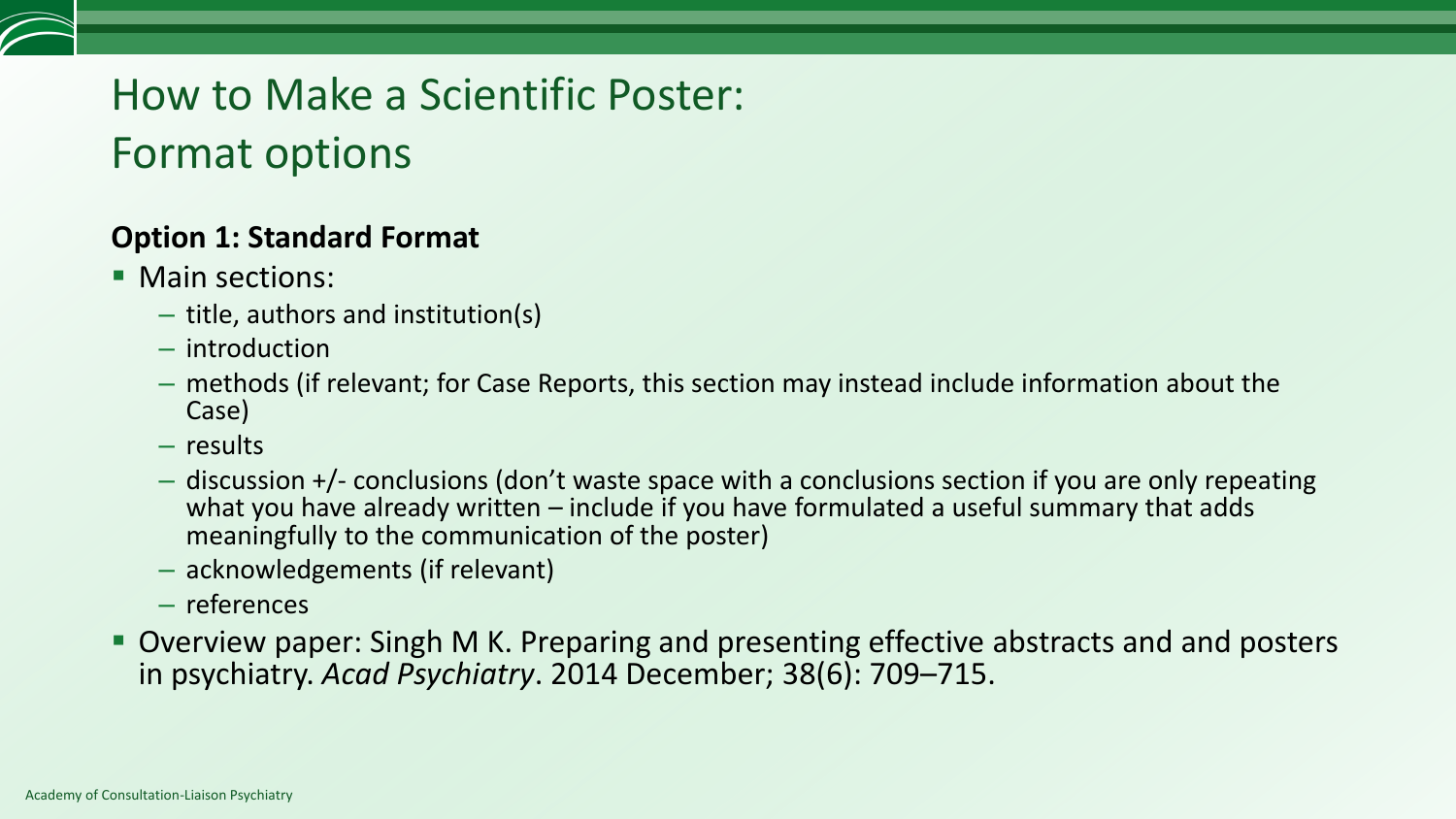#### How to Make a Scientific Poster: Option 1 (standard format)

| Logo 1                                                                                                                                                            | <b>Snappy Title of Poster</b><br>Author 1, Author 2, Author 3, Author 4                                                                                                                                                                                                                                                                          | Logo <sub>2</sub><br>(if applicable)                                                                                                                                                                                            |  |
|-------------------------------------------------------------------------------------------------------------------------------------------------------------------|--------------------------------------------------------------------------------------------------------------------------------------------------------------------------------------------------------------------------------------------------------------------------------------------------------------------------------------------------|---------------------------------------------------------------------------------------------------------------------------------------------------------------------------------------------------------------------------------|--|
| <b>Background &amp; significance</b>                                                                                                                              |                                                                                                                                                                                                                                                                                                                                                  | <b>Discussion</b>                                                                                                                                                                                                               |  |
| <b>Bullet point</b><br><b>Bullet point</b><br>Another bullet point<br>And more bullets<br>Make sure text is<br>٠<br>readable!!<br>Case/Methods<br>And more bullet | <b>Visual material:</b><br>Could be a table, graph, chart,<br>image, or another pictorial way<br>of illustrating the content.<br>**Don't use unnecessary visuals just for the sake of<br>having them (e.g., don't put a huge image of a brain<br>with a lesion like the one you're describing unless it<br>really helps the point you are making | Yep, more bullet<br>points!<br>Don't just copy and<br>paste your abstract<br>Rewrite in very<br>succinct points<br>• ONLY include what is<br>most important and<br><b>SELLS YOUR POINT</b><br>OF VIFW<br>Really - less is more! |  |
| points<br>We love bullet points                                                                                                                                   |                                                                                                                                                                                                                                                                                                                                                  |                                                                                                                                                                                                                                 |  |
| Simple language                                                                                                                                                   |                                                                                                                                                                                                                                                                                                                                                  | We promise!!                                                                                                                                                                                                                    |  |
| Phrases over full<br>sentences                                                                                                                                    | Other visual material, or other                                                                                                                                                                                                                                                                                                                  |                                                                                                                                                                                                                                 |  |
| Include the most<br>$\bullet$<br>important<br>information only<br>• You can do this!!!                                                                            | meaningful use of this space<br>(e.g., large print that succinctly<br>states your CONCLUSIONS).                                                                                                                                                                                                                                                  | <b>References</b><br>Reference 1<br>Reference 2<br>Reference 3<br>Maybe a couple more<br>Here - and only here - text can                                                                                                        |  |

**Example poster designed by Janna Gordon-Elliott, MD**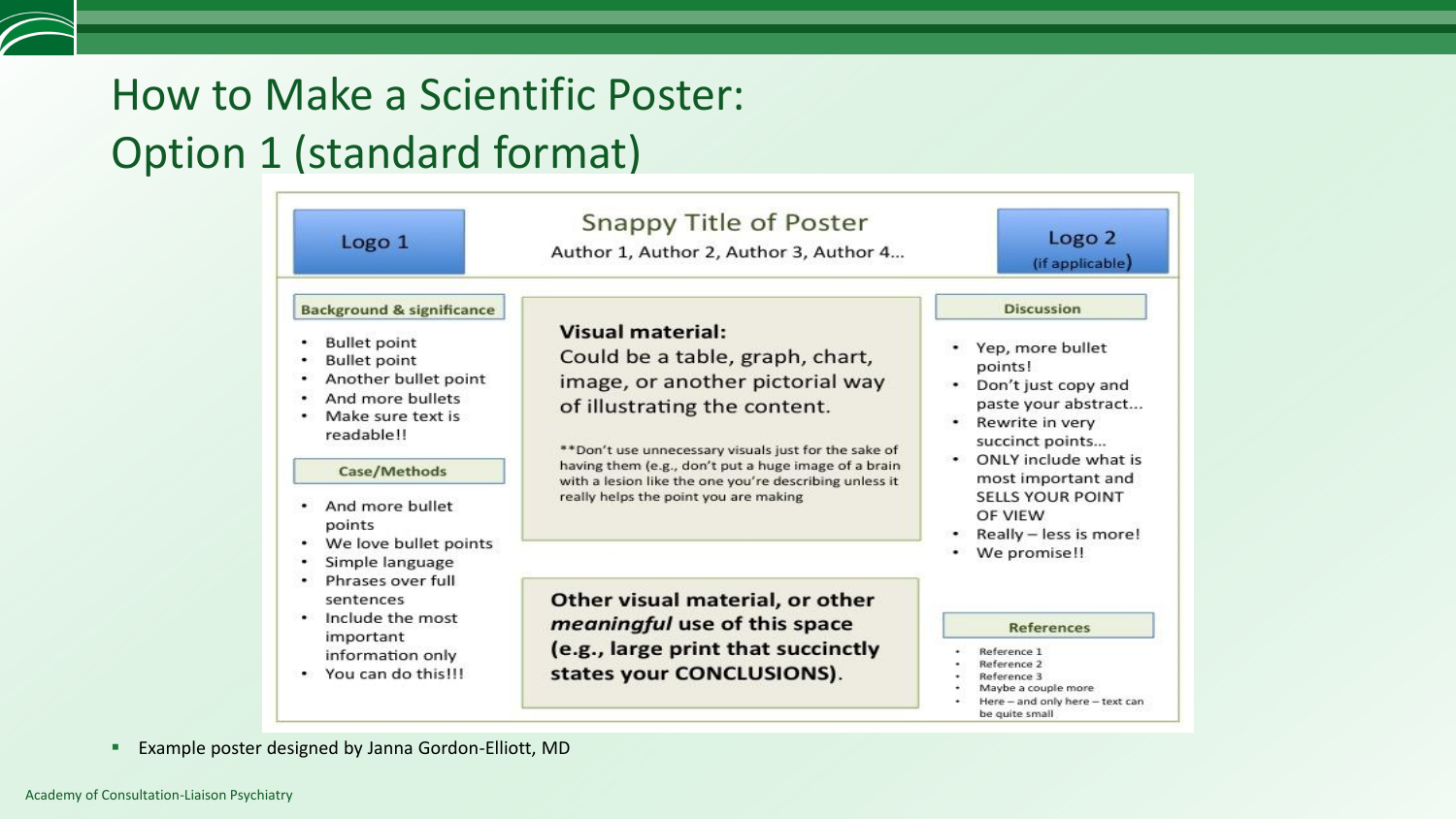#### How to Make a Scientific Poster: Format options

#### **Option 2: Alternative Format,** using *progressive disclosure*

- **F** Minimalism is the strength!
- One main, central section which summarizes the results of the poster. This should be **ideally one sentence, in plain language, and be in the biggest font**. A link via QR code can provide a link to additional information if warranted.
- **Side bar(s) on left and/or right displays title, authors, intro, methods, and results concisely.**
- [See article here: https://www.npr.org/sections/health-shots/2019/06/11/729314248/to-save](https://www.npr.org/sections/health-shots/2019/06/11/729314248/to-save-the-science-poster-researchers-want-to-kill-it-and-start-over?fbclid=IwAR35y75vM_caQn5X24ubDEiZHlCBApfMgnQLfqZd7pzBShRTztoaRLusKTo)the-science-poster-researchers-want-to-kill-it-and-startover?fbclid=IwAR35y75vM\_caQn5X24ubDEiZHlCBApfMgnQLfqZd7pzBShRTztoaRLusKTo
- This method prioritizes what people NEED TO KNOW. Figure this part out first, and include this in your large text box. This is your "take home" message.
- Include what is NICE TO KNOW after that  $-$  if it meaningfully supports your "take home" message (this could include a brief summary of data, an important graph, etc.).
- Include easy access to a deeper dive, such as a QR code that links to the paper you have written, or (if no paper) a summary you can write to go into more detail about your project or case.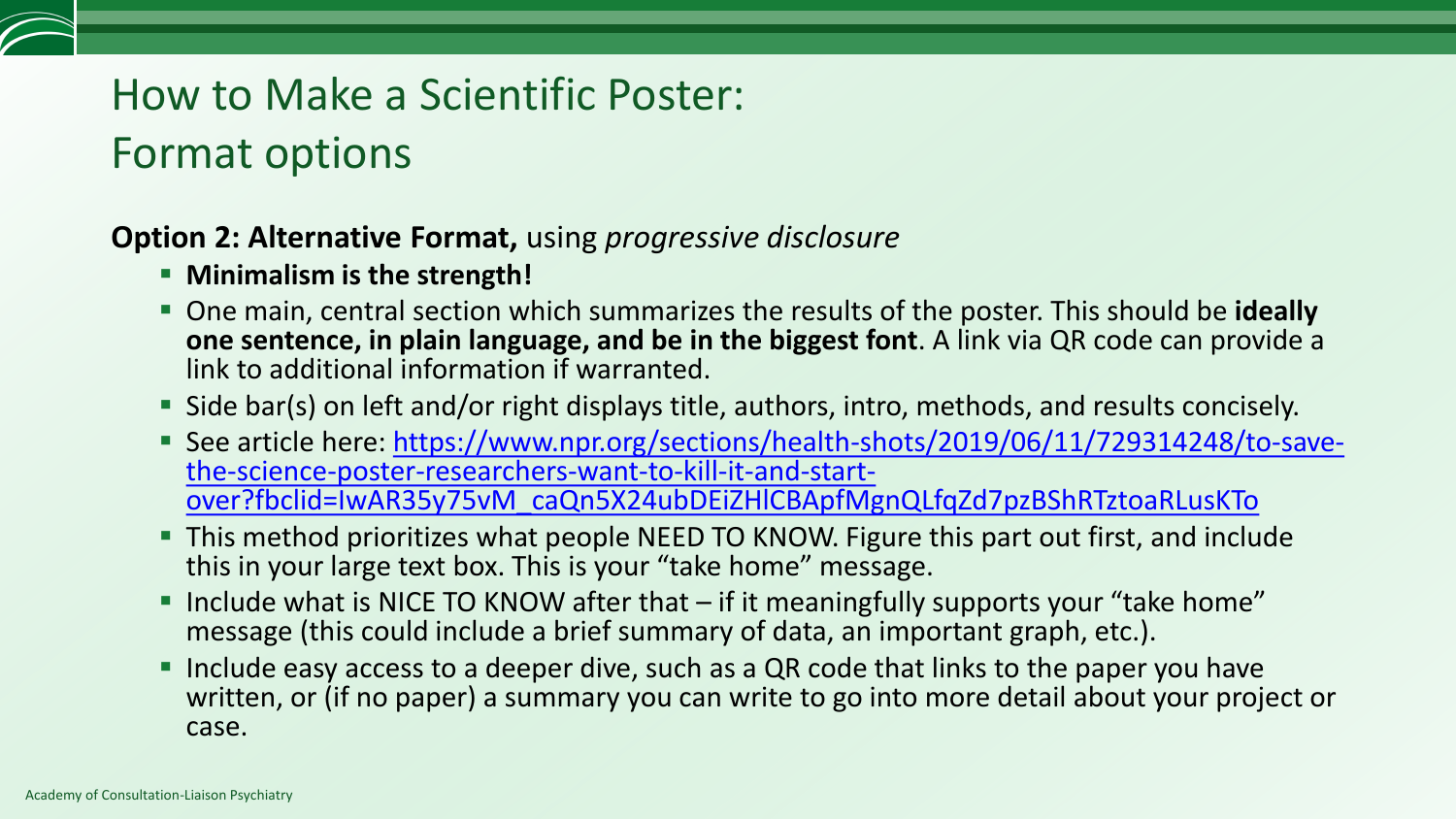## How to Make a Scientific Poster: Option 2 (alternative format)

**Title** 

Authors/Affiliations

- **Figure by Sarah Slocum, MD**
- There are various QR Code generators that can be found online. You can link to a cloud-based document through a URL, or to a PDF document. Many programs are free, but those programs that allow links to PDF documents may have subscription fees.



Methods

Results



Big, important, single-sentence with the takehome message.

> **QR** Code

Academy of Consultation-Liaison Psychiatry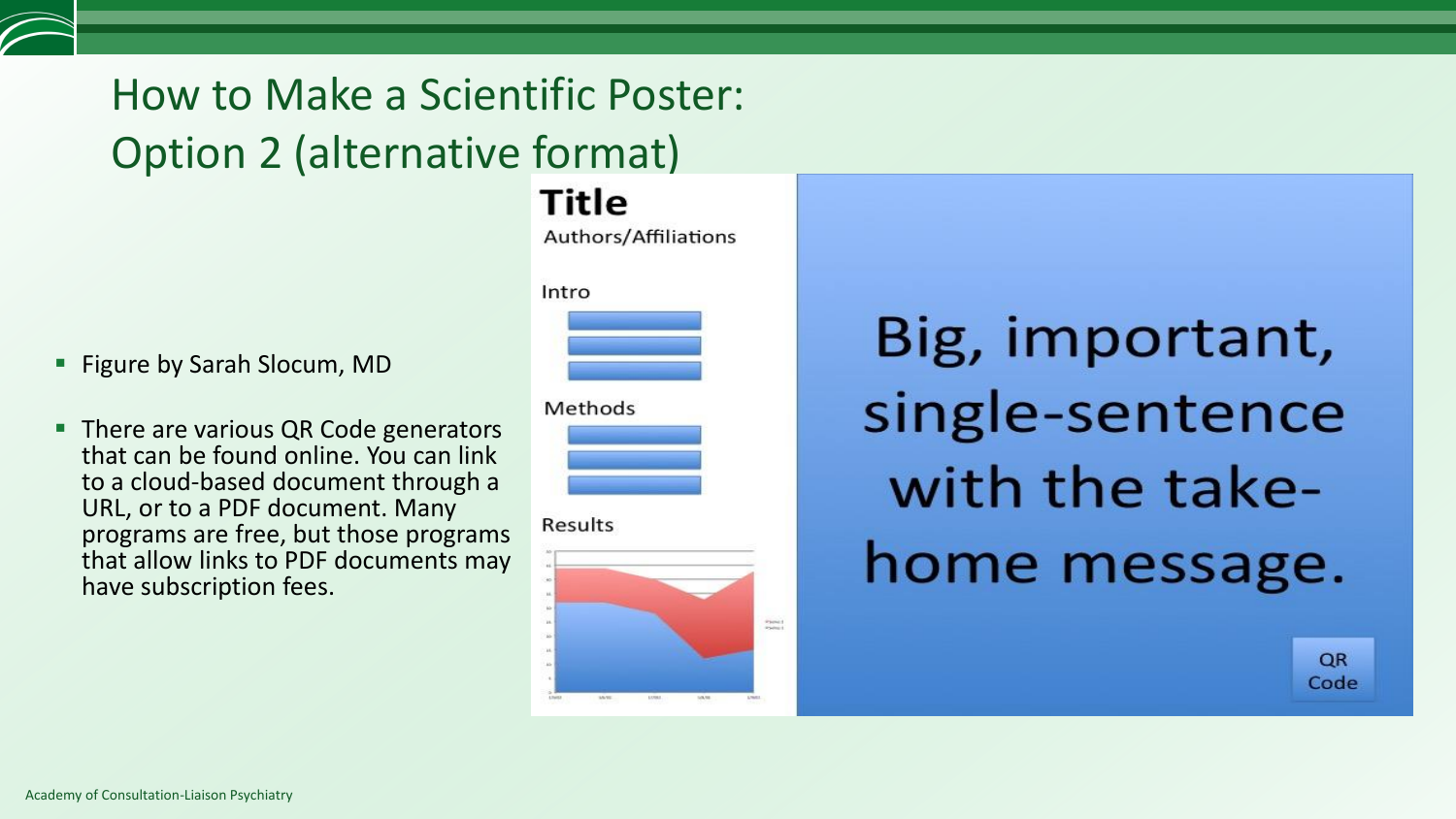#### How to Make a Scientific Poster: Format options

#### **Option 3: Hybrid Format**

- While the poster example for the *Alternative Format* (Option 2) is an extreme version, a reasonable middle-ground option could be a template that involves the standard poster template on the **left** (i.e., background/significance, methods or case, results, discussion/conclusions, references), "take home" message and a QR code in the **middle**, and tables, figures and any additional data on the **right**.
- While some of the text and graphics may be small (thus, breaking the "principle" of being legible from a distance), the Alternative and Hybrid Formats allow for the attention of meeting-goers to be captured by your "take home" message as they walk by  $-$  in its big and bold central location; then, intrigued, they can come closer to look at the details and to ask you for more information, which you can provide.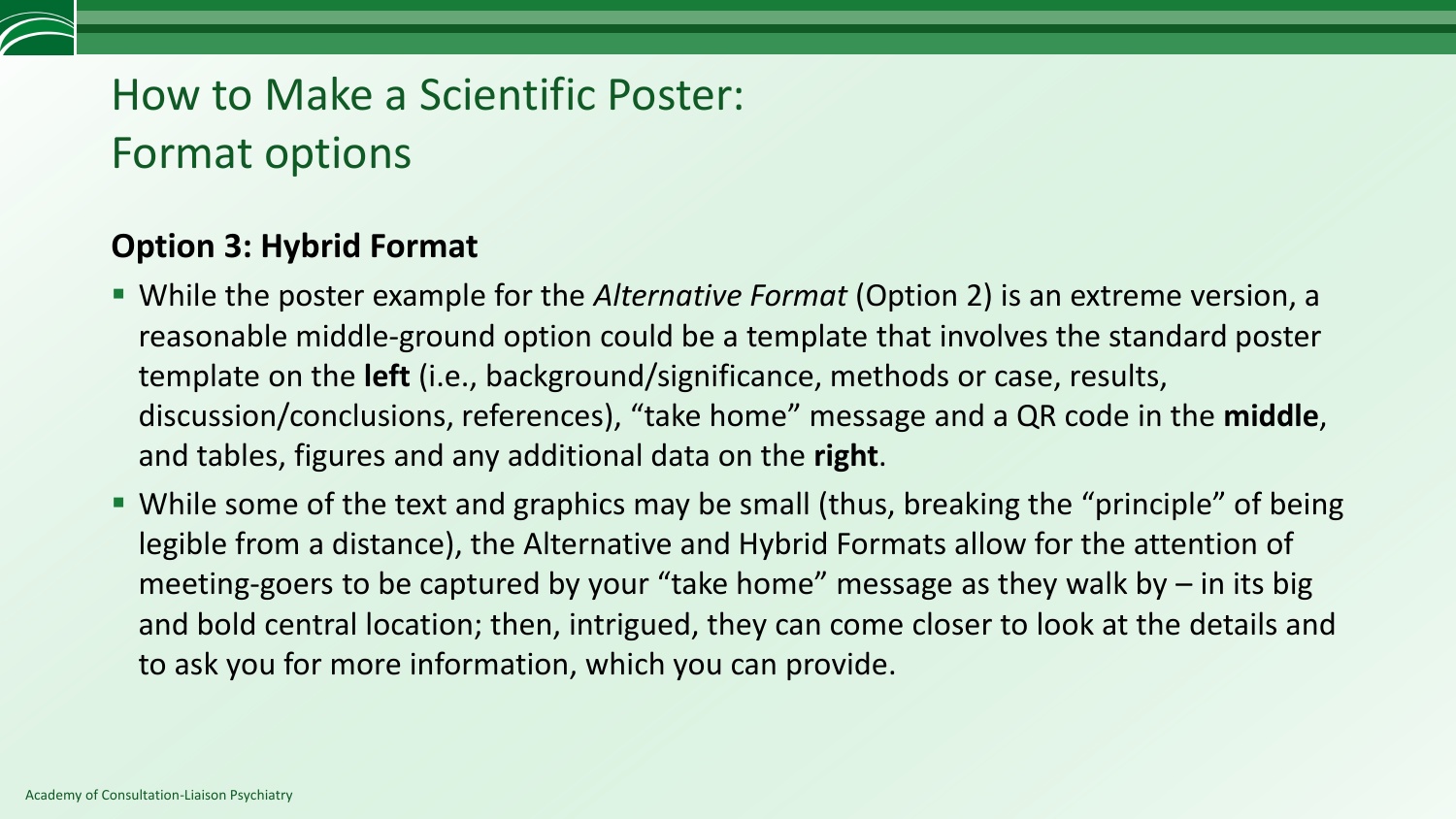### How to Make a Scientific Poster: Option 3 (hybrid format)

**Figure designed by Mike** Morrison, https://www.insidehighered.co m/news/2019/06/24/theresmovement-better-scientificposters-are-they-really-better



**Main finding** goes here, translated into plain english. **Emphasize the important** words.

> Take a picture to download the full paper







Academy of Consultation-Liaison Psychiatry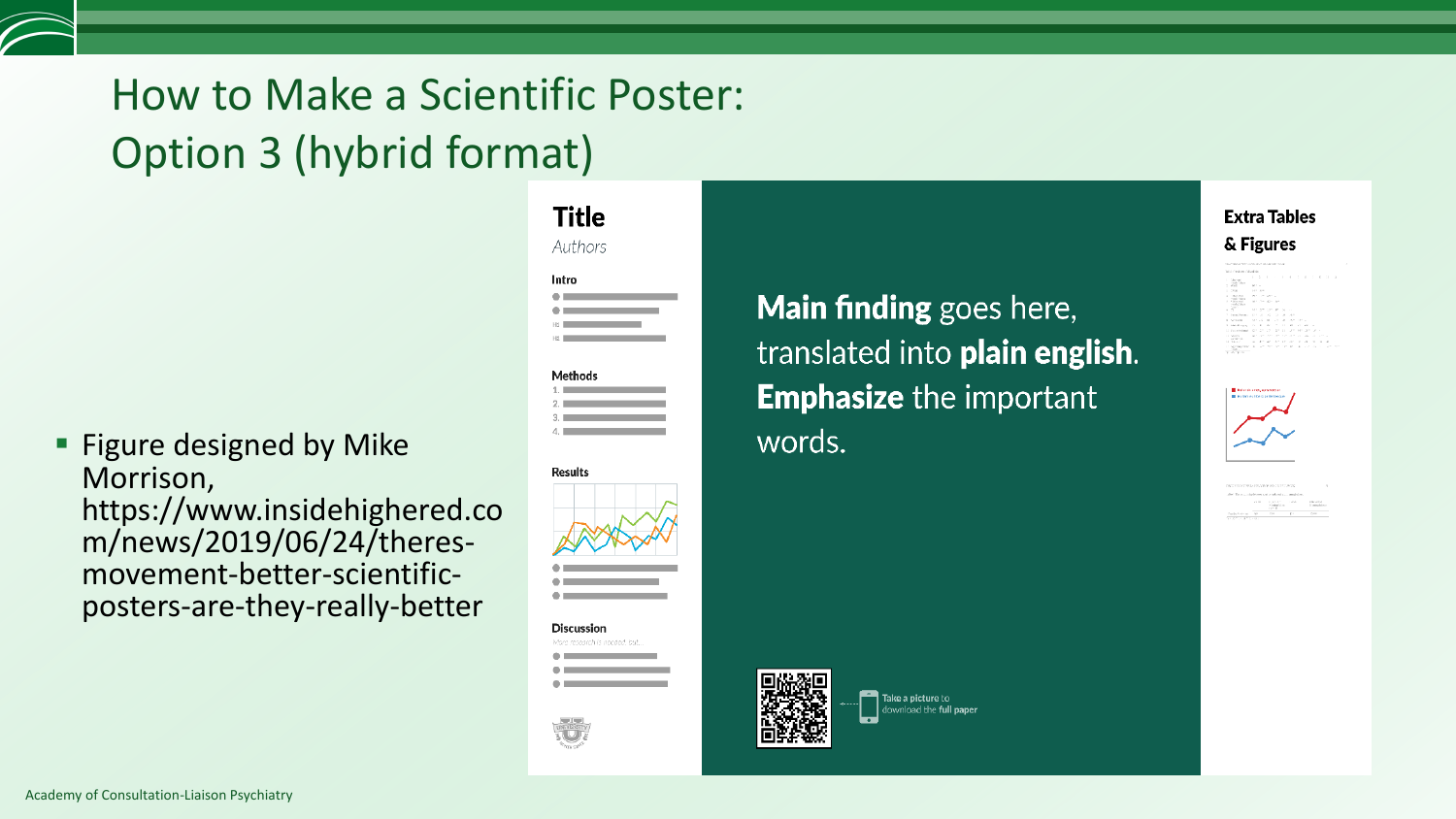## The Poster Pitch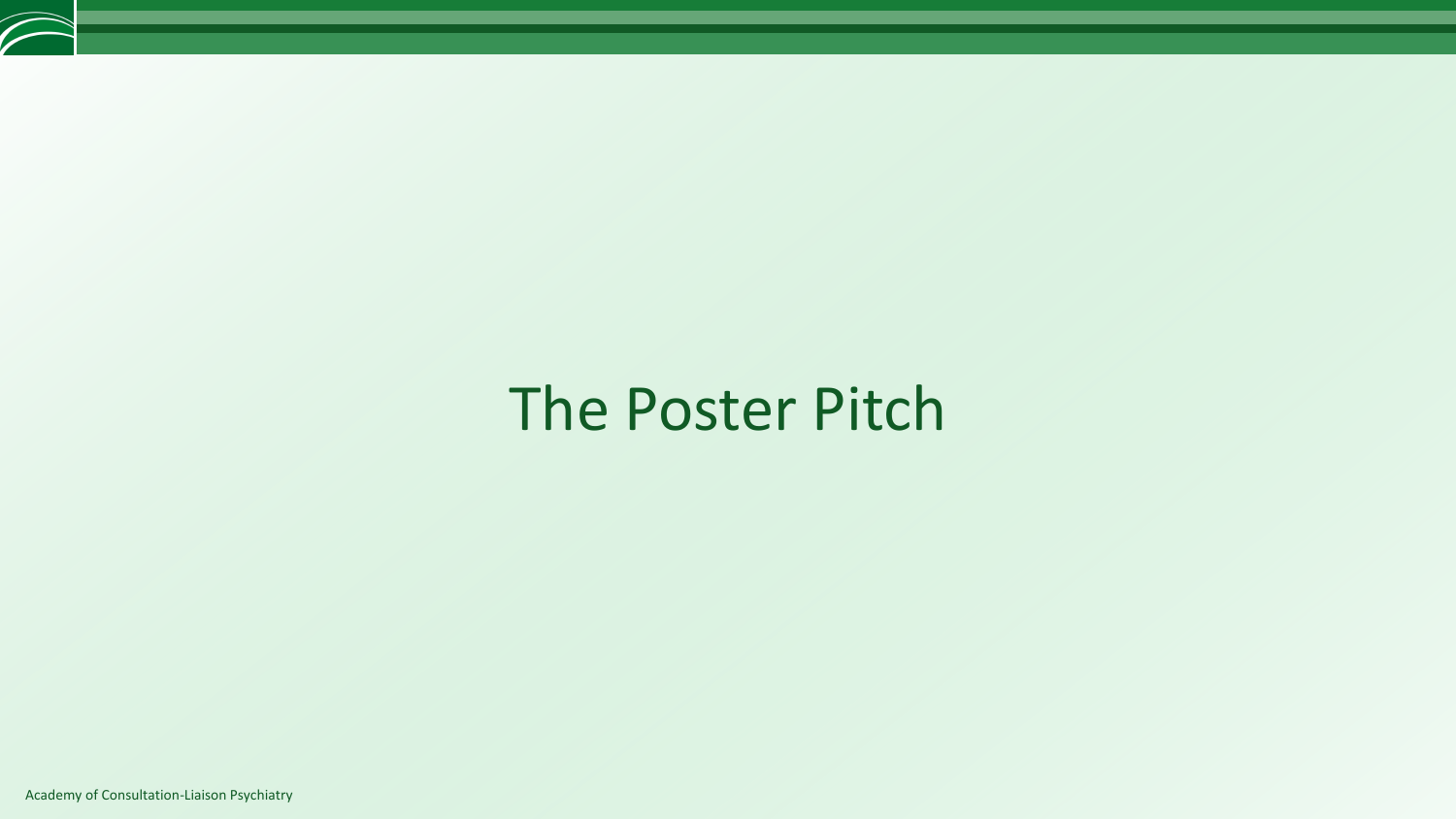## How to use this "how to" guide

#### **Principles apply to two presentation formats**

- –the in-person poster session pitch
- –a pre-recorded pitch available for meeting-goers to review prior to the meeting (uploaded for CLP on the meeting Microsite)
- Where appropriate, information specific to one **presentation format or the other** will be described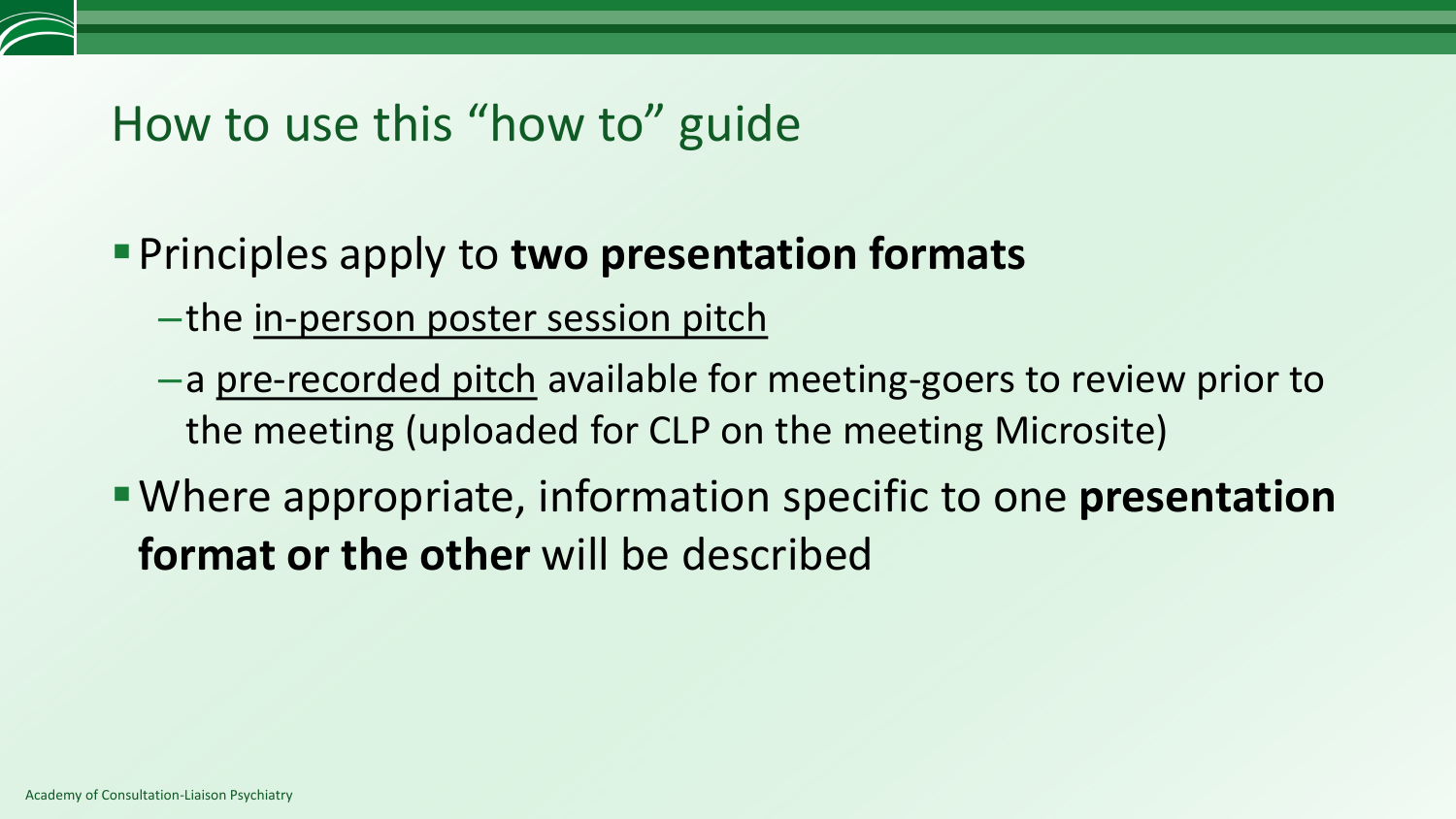## Basics

- **-Duration**
- Goals
- Components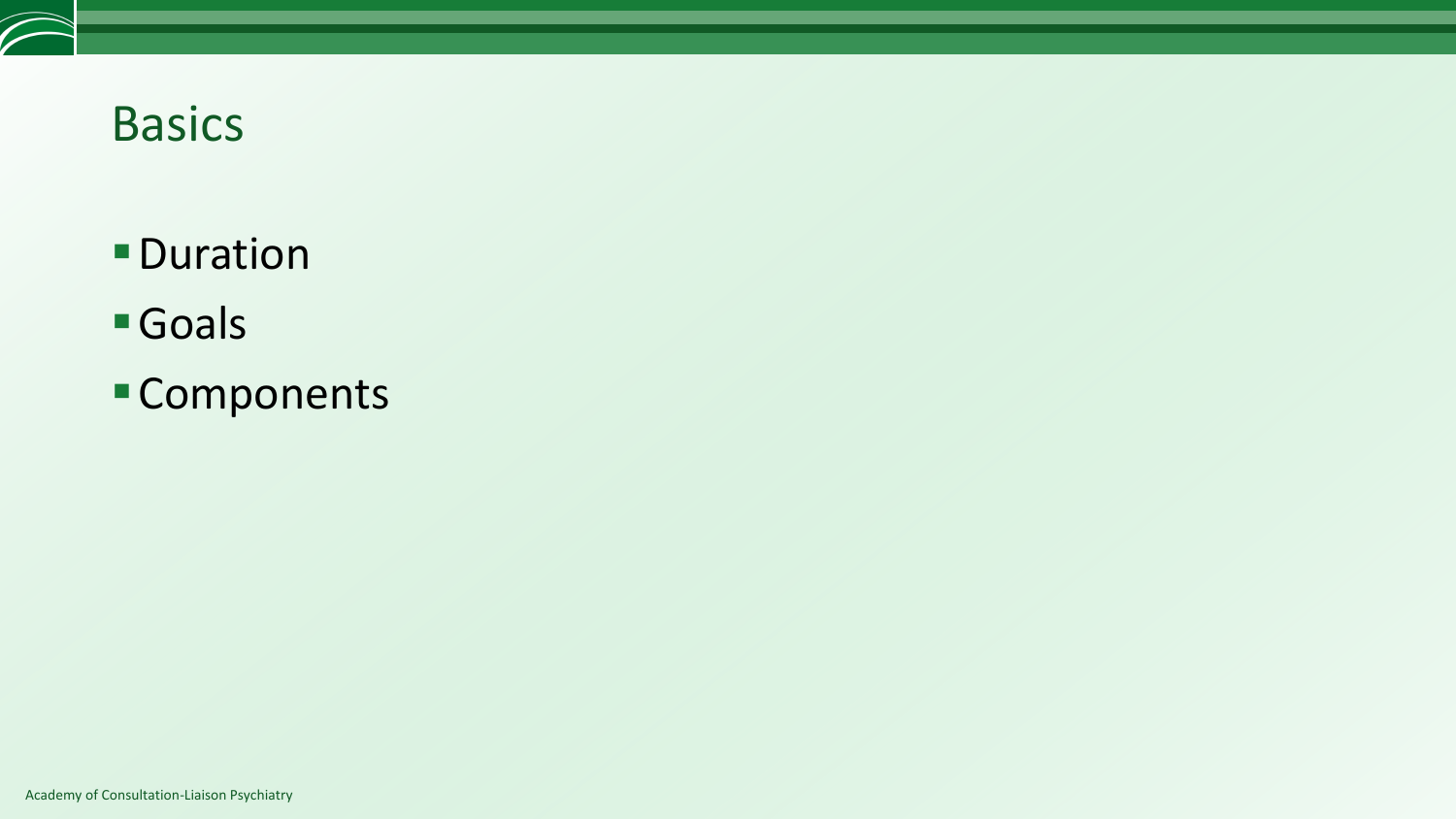#### Basics: Duration, Goals, Components

- Duration:
	- –The pitch should be short
	- –You are taking someone's attention from other things! How long can someone comfortably attend to you?

Bottom line: aim for 1 minute (or less)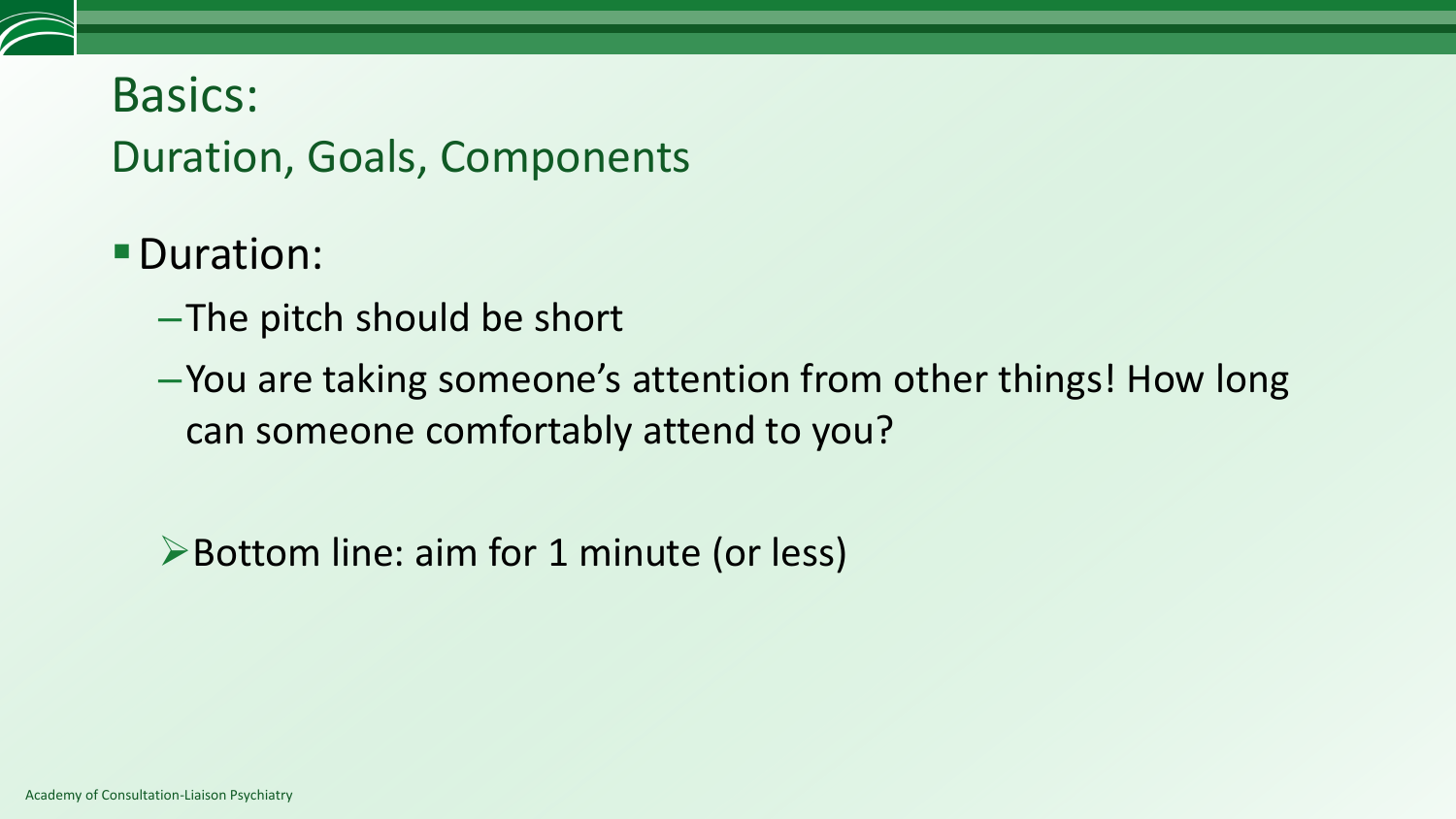#### Basics: Duration, Goals, Components

- Goals:
	- –Create a memorable and positive impression
	- –Open the door to further conversation
	- –For the pre-recorded pitch, convince the meeting-goer to come see your poster in person!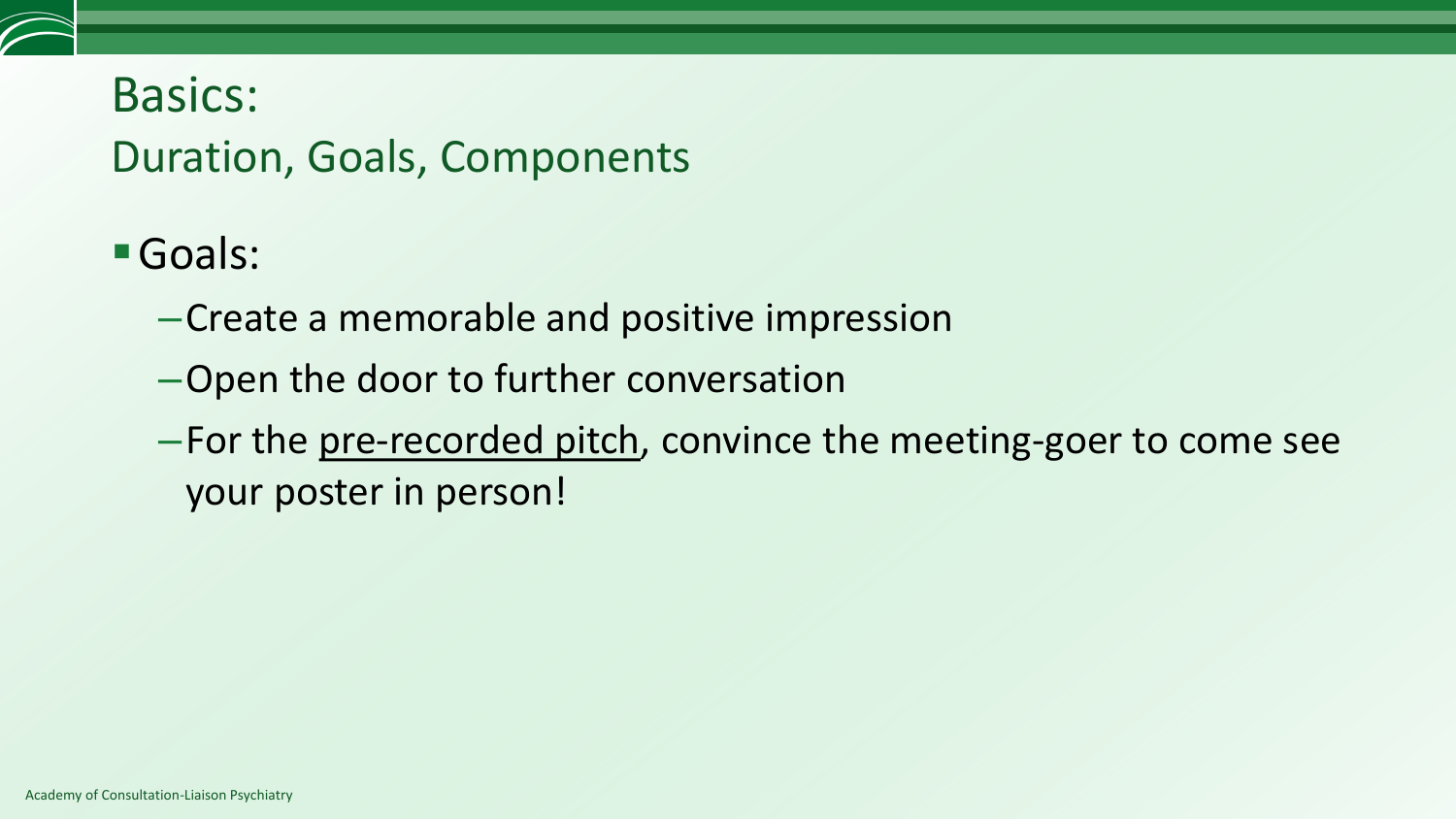#### Basics: Duration, Goals, Components

#### Components:

- –Your hook
- –Introduction (yourself and your poster)
- –The set-up: the *what* and the *why*
- –Highlights: the *how* and the *what you found*
- –For the in-person pitch, a discussion with meeting-goer if relevant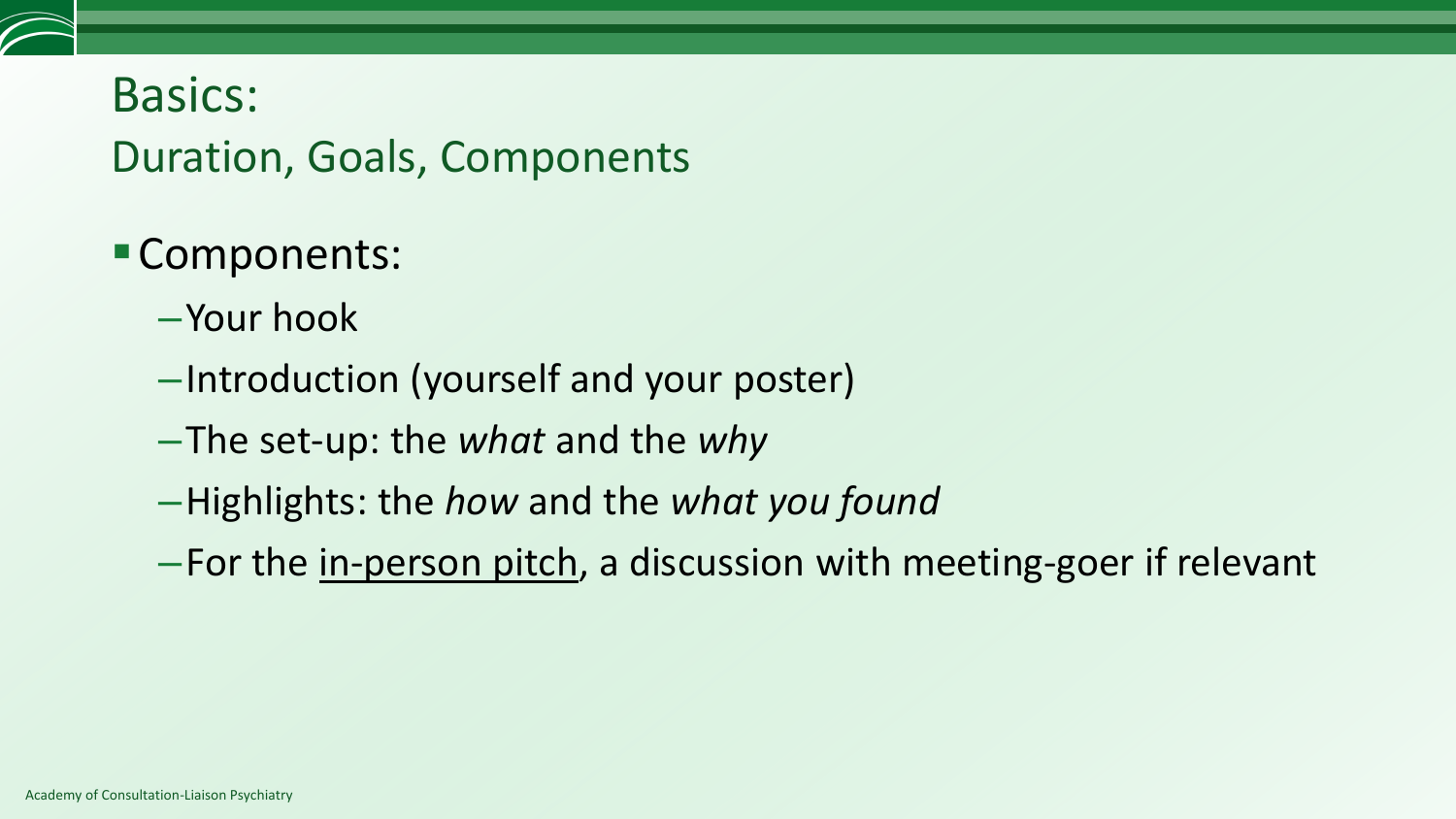Your hook, Introduction, Set-up, Highlights

- Your *hook*
	- –Grabs the viewers attention
	- –Start with one clear statement/ idea (as opposed to build up in presentations)
	- –This is best distilled to **one or two sentences** that you use to get people's attention and draw their interest
	- –Could be a question or a statement that introduces the topic and its importance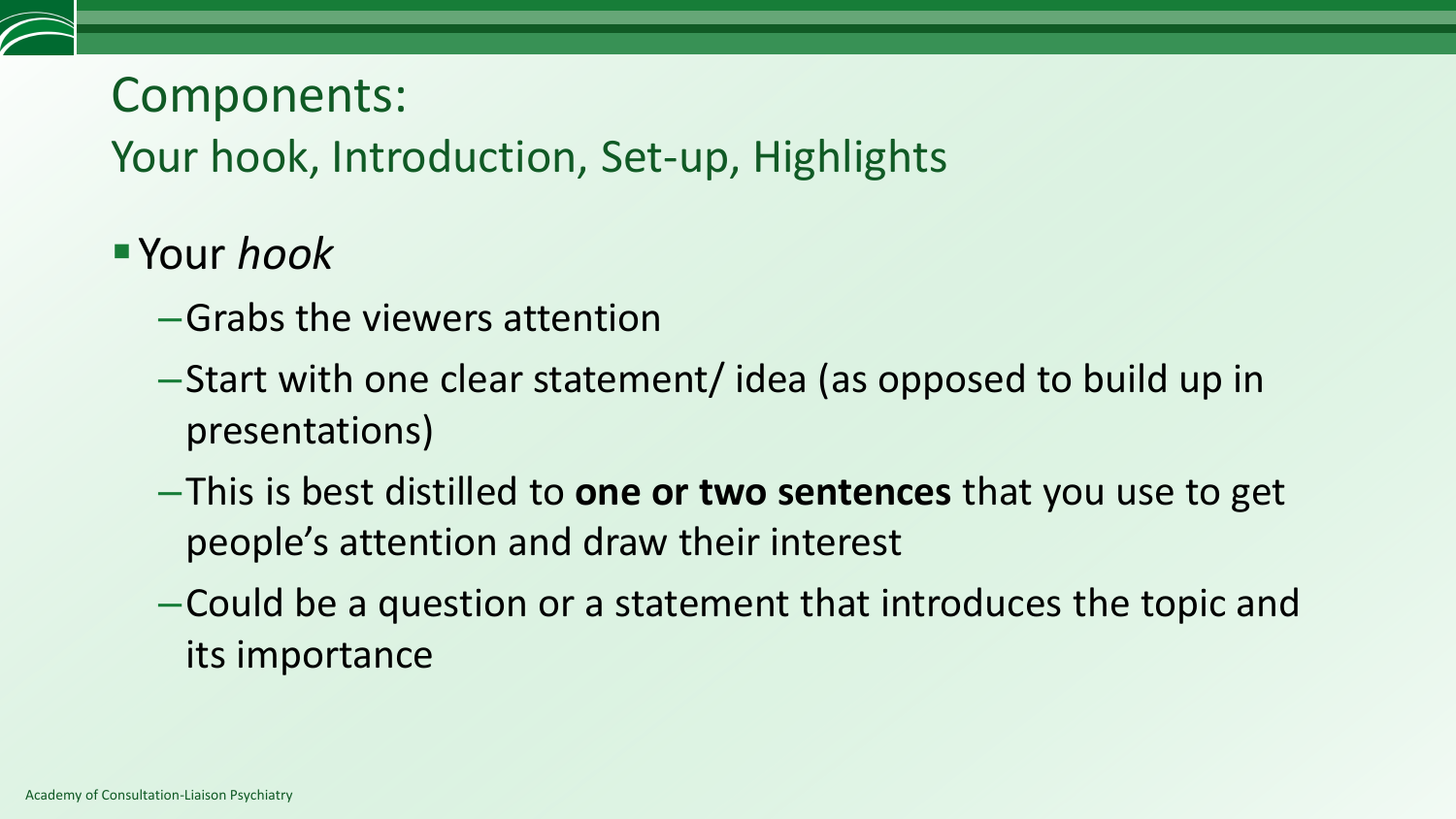Your hook, Introduction, Set-up, Highlights

#### **Introduction**

- –Your name
- –Your position i.e., resident/fellow/faculty/other
- –Program
- –Whom you worked with- faculty mentor/co-residents/medical students\*
- $-W$ hat was your role in the project\*
- –Title of your poster

\*Optional (may choose to omit to keep pitch brief)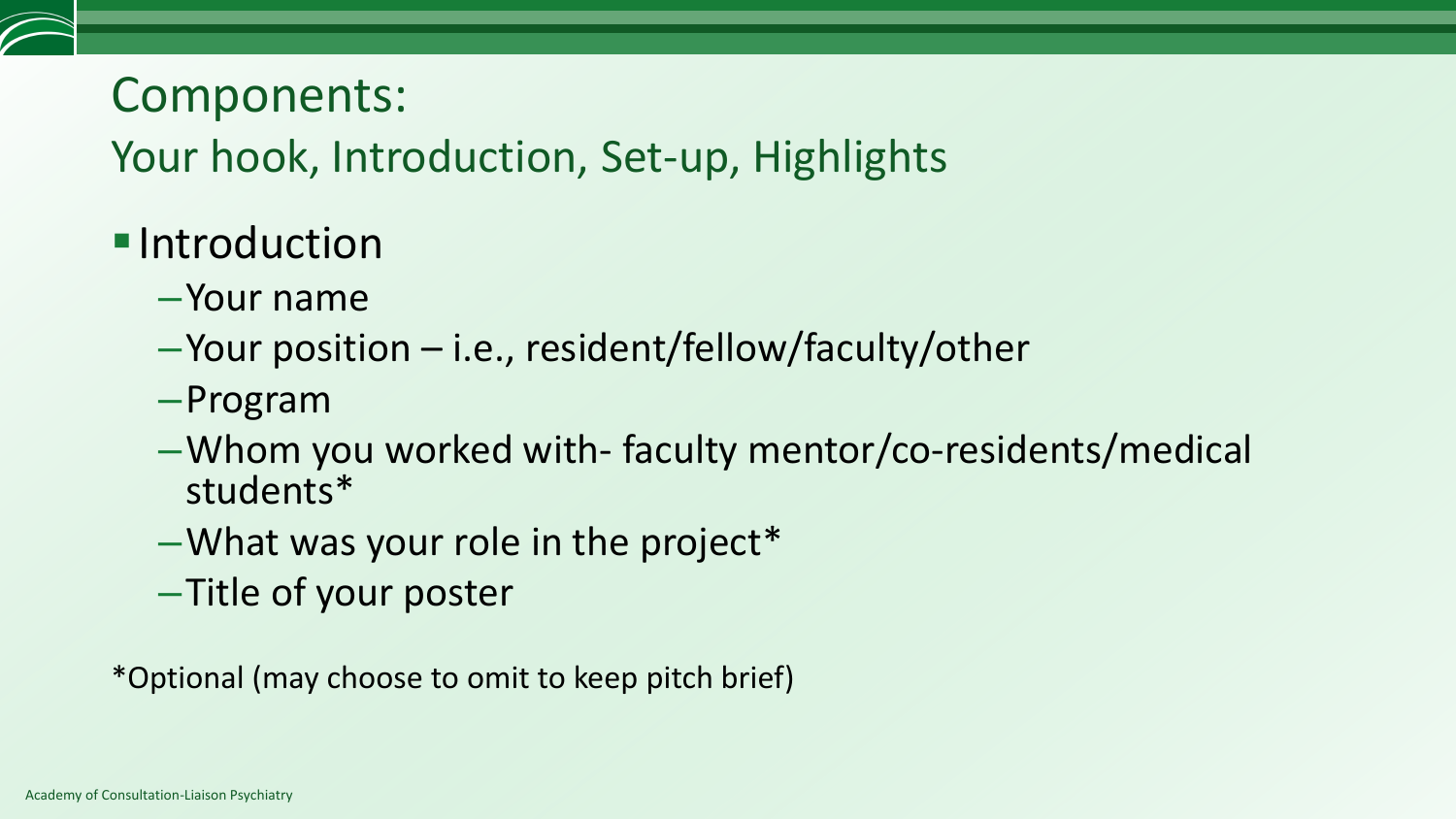Your hook, Introduction, Set-up, Highlights

#### ■The Set-up

- The *what*:
	- What is the central **question**, **issue**, or **problem** prompting your project or case presentation
- The *why*:
	- Why your issue is important
	- How your project or case presentation fills a need or gap
	- $\triangleright$ In a nutshell: why did you bother making into a poster, traveling to a meeting, and taking up the time of your audience??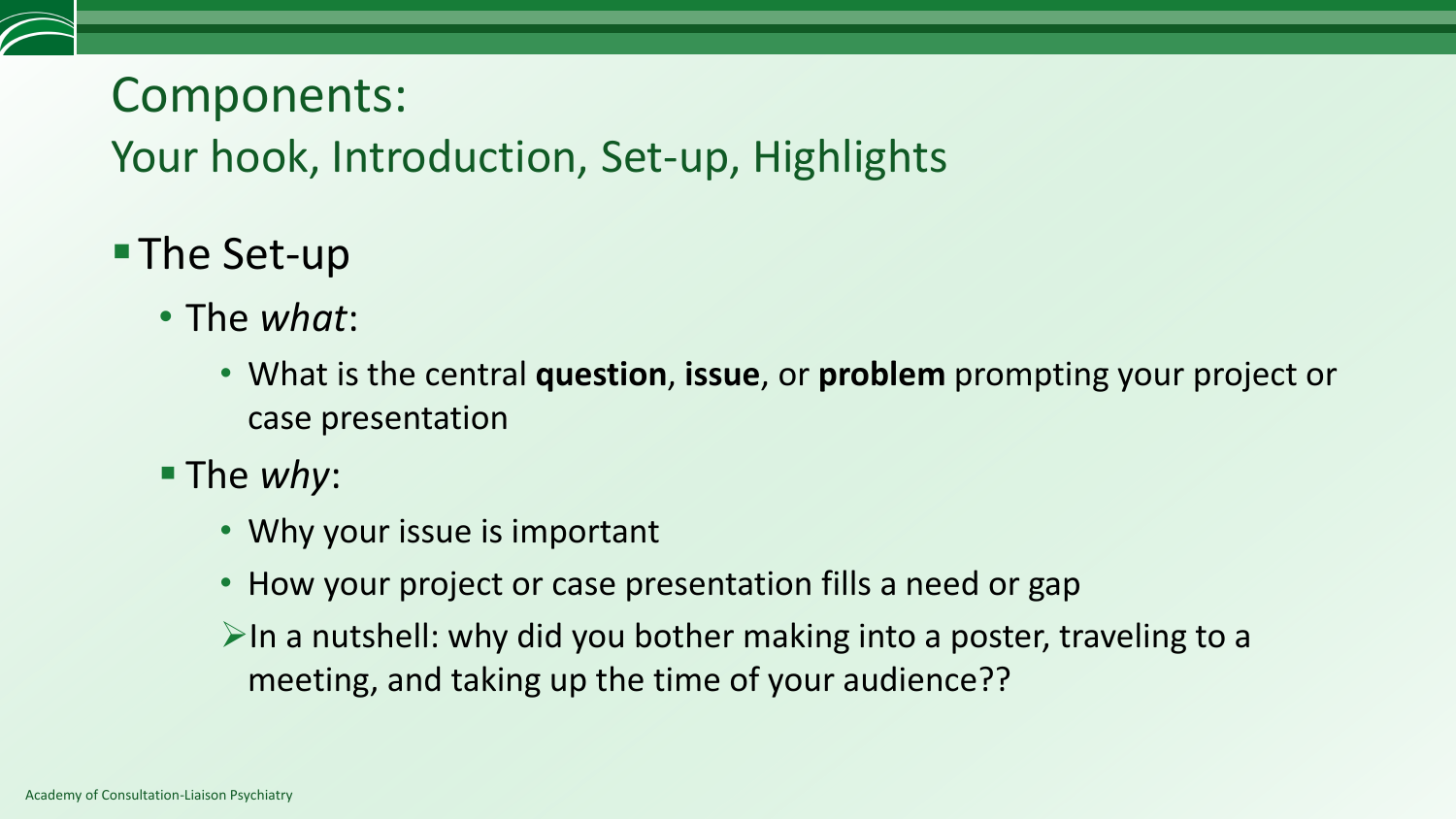#### Your hook, Introduction, Set-up, Highlights

- **Highlights** 
	- *How* you did this or *how* did this happen
		- For projects: *briefly*, describe the process or protocol
		- For case discussions: *briefly*, describe the subject, the important occurrence, and the outcome
	- *What*: take-home points
		- Most important, meaningful, or surprising **findings** and **conclusions**
			- o What did you find?
			- $\circ$  Why do you think this happened?
			- $\circ$  How does this fit into the literature?
			- $\circ$  How does this contribute to what is known?
			- $\circ$  How should this contribute to practice and/or research in our field?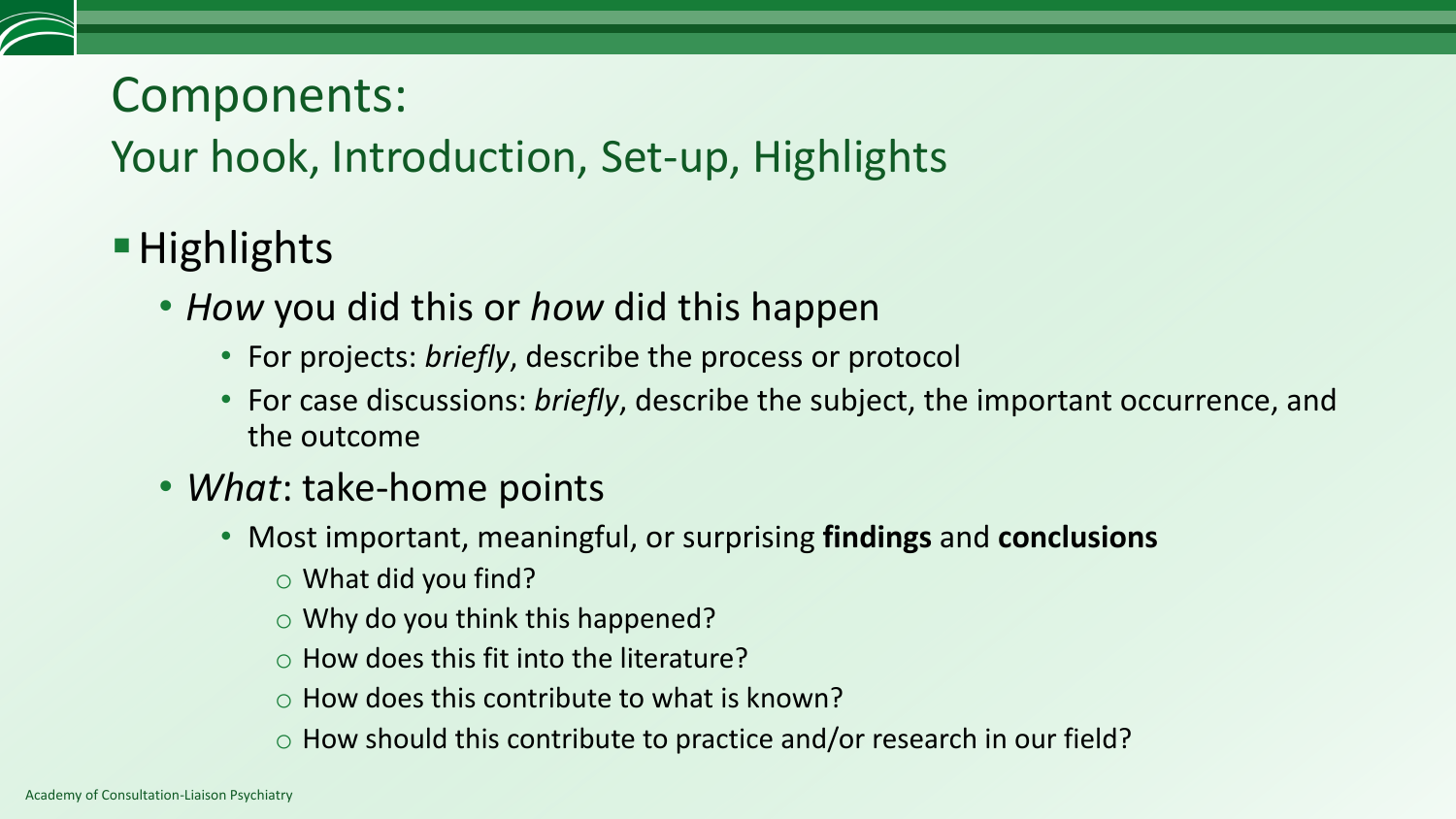## Keep it quick!

- Only say what is most important to say
- This brief introduction you're giving is just the start
	- More detail can be found by diving deeper into the poster, or by going to additional resources you offer (e.g., your references, or any additional materials, such as a hand-out, or a link through a QR code)
	- For the in-person pitch, you can facilitate the meeting-goer's deeper dive, based on interest, by pointing out select parts of your poster or by encouraging discussion and follow-up questions
	- For the <u>pre-recorded pitch</u>, the meeting-goer can think about questions or comments to discuss with you at the meeting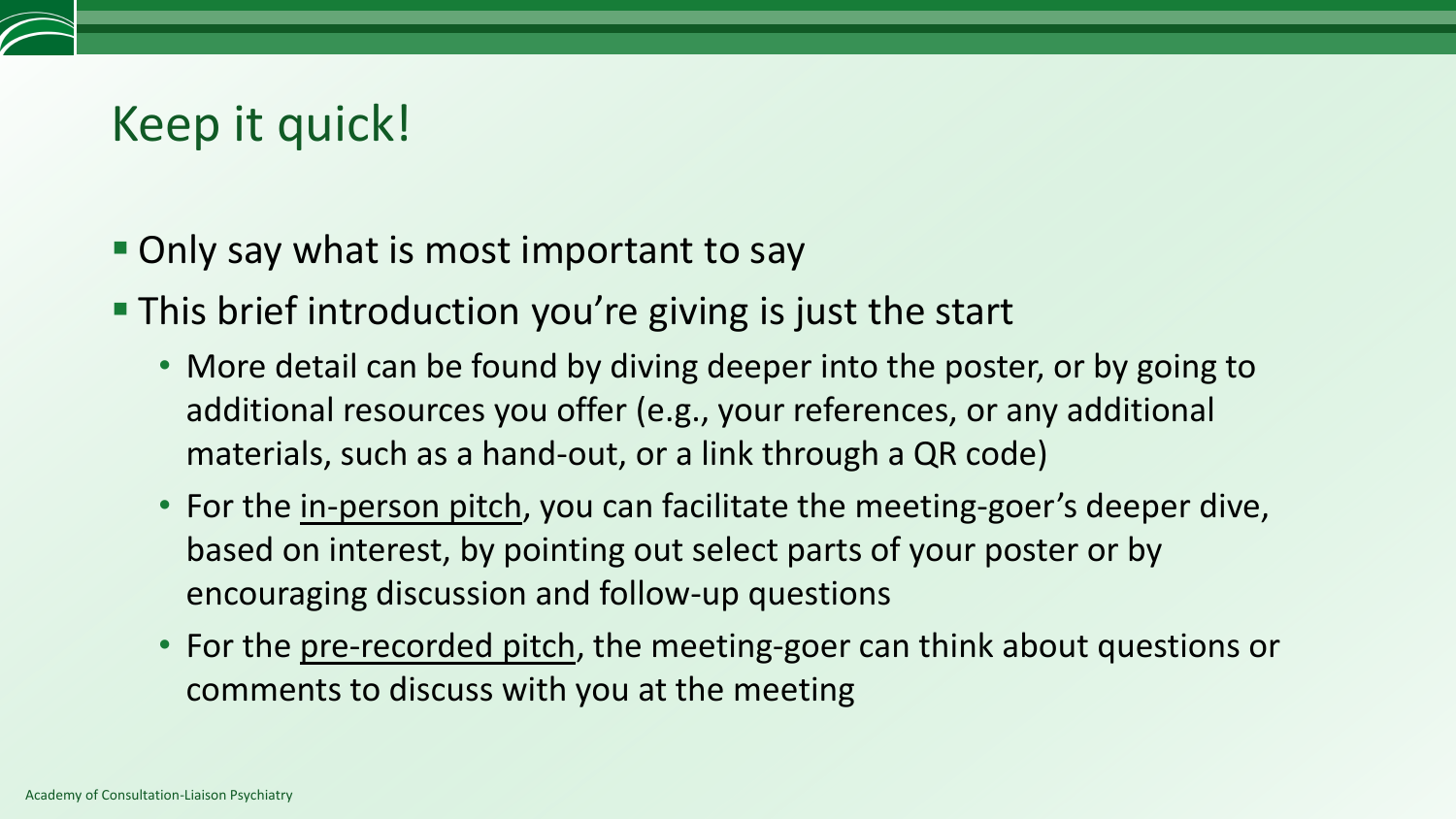#### Conceptual approach to organizing your presentation and prioritizing content

| How it all  | Introduction | What         | Who was         | What other work   | What is the relevance or need? |
|-------------|--------------|--------------|-----------------|-------------------|--------------------------------|
| began       |              | prompted the | involved?       | was being done at |                                |
|             |              | work?        |                 | the time?         |                                |
| What we did | Method       | Methods      | Process         | Analysis          | Rigor                          |
|             |              |              |                 |                   |                                |
| What we     | Results      | Key findings | Successes,      |                   |                                |
| found       |              |              | surprises, and  |                   |                                |
|             |              |              | <i>failures</i> |                   |                                |
| What it     | Discussion   | Did you get  | What do the     | Are the findings  | What will you do next?         |
| means       |              | the answer   | findings mean   | transferable?     |                                |
|             |              | you needed?  | for your field? |                   |                                |

Rowe, Nicholas (2017) Academic & Scientific Poster Presentation: A Modern Comprehensive Guide, Springer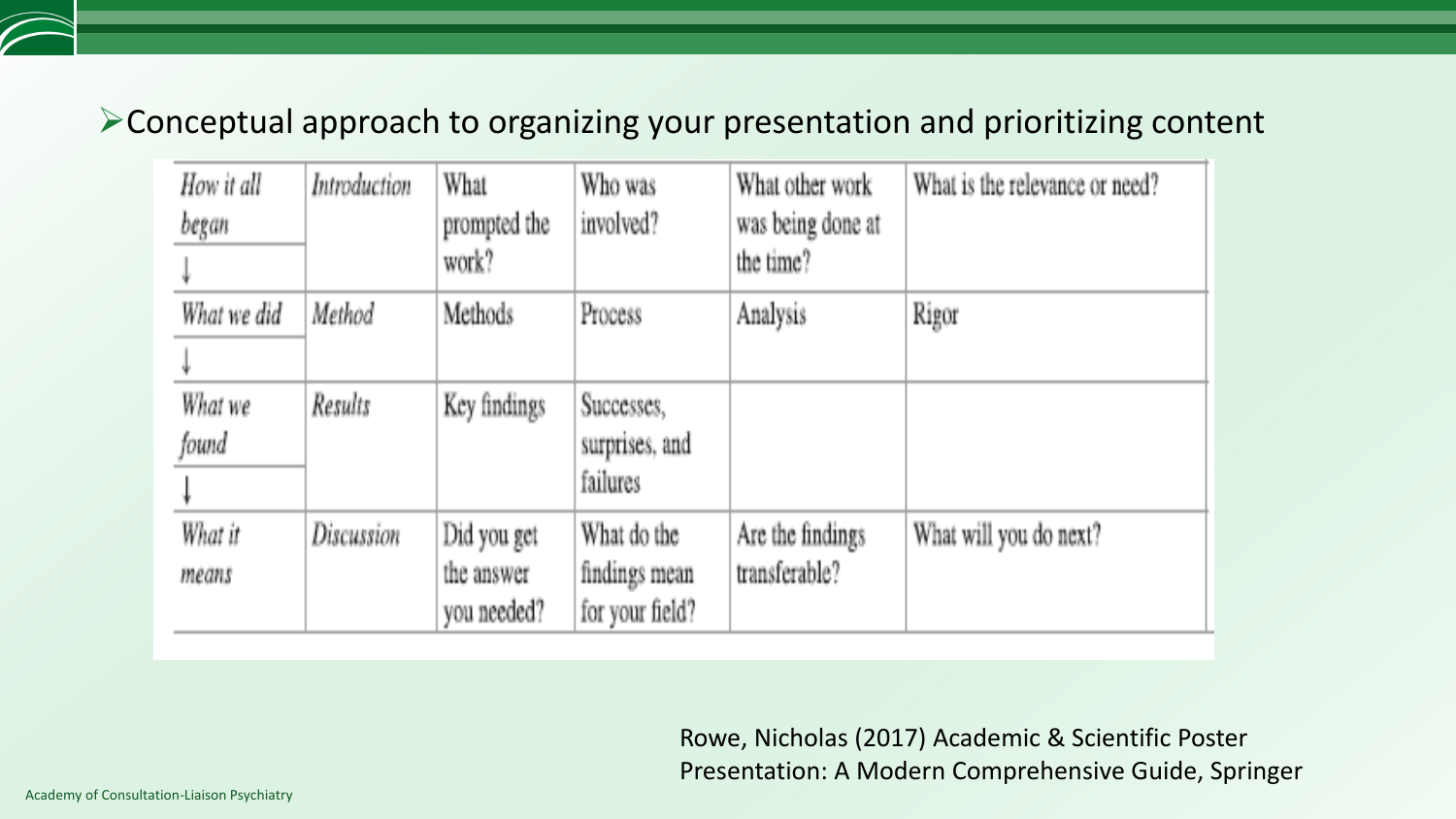#### Presentation skills: what's not on the poster

#### **For the in-person pitch**

- Stand in a way that doesn't obstruct your poster
- Be welcoming, with non-verbal communication that is appropriate to the context
- Speak loudly enough to be heard over background noise
- It's ok to gesture toward relevant areas of your poster as you make your points
- For the pre-recorded pitch
	- **Speak slowly and clearly enough to be understood**
	- Consider writing a script or notes to follow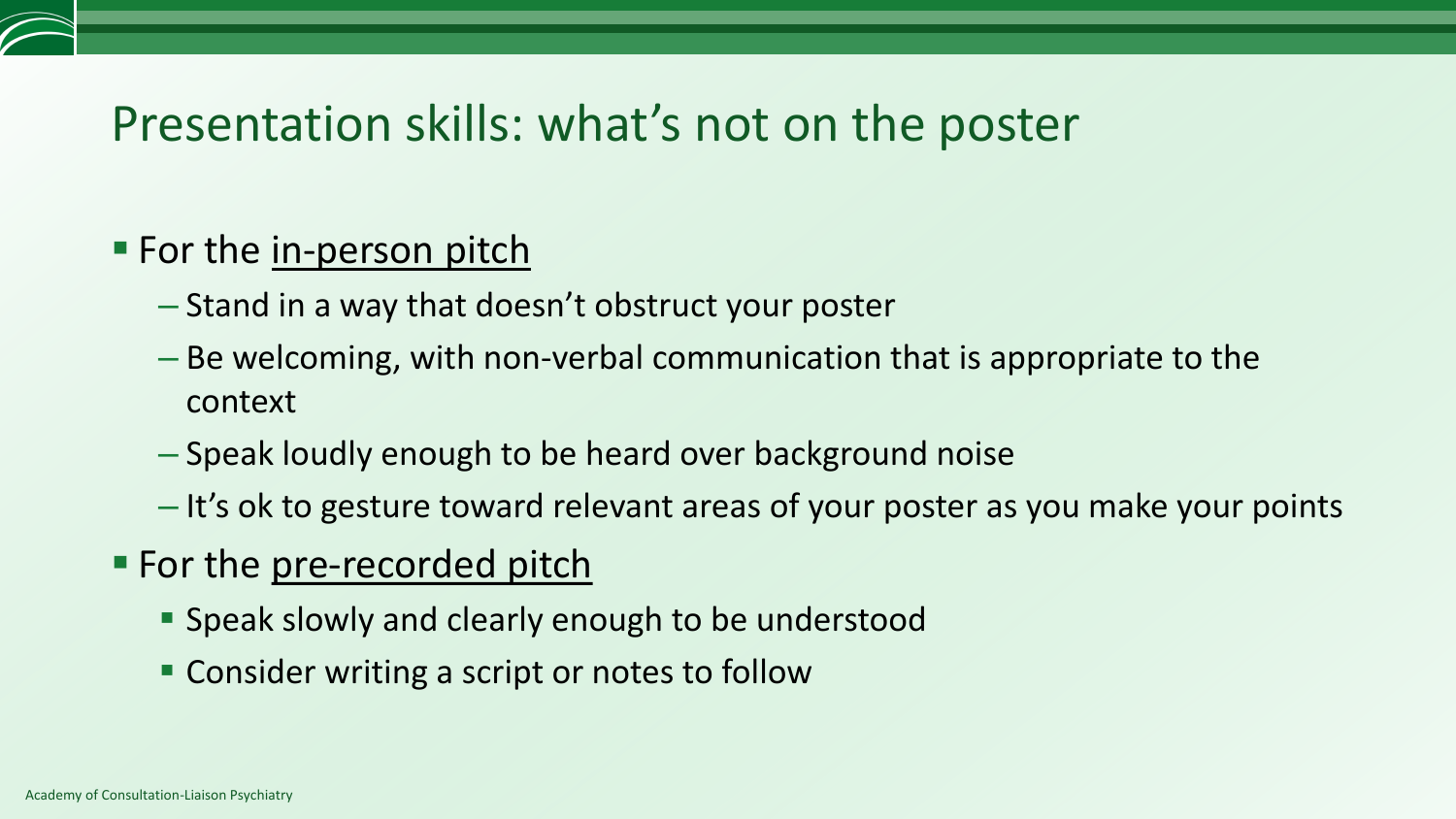#### Practice makes perfect

- Try putting your 1 minute pitch in writing first to organize your thoughts
- Rehearse with peers/supervisors or in front of a mirror before delivering your in-person pitch, or before making your pre-recorded pitch
- If you rehearse with someone, ask for feedback about your content and presentation style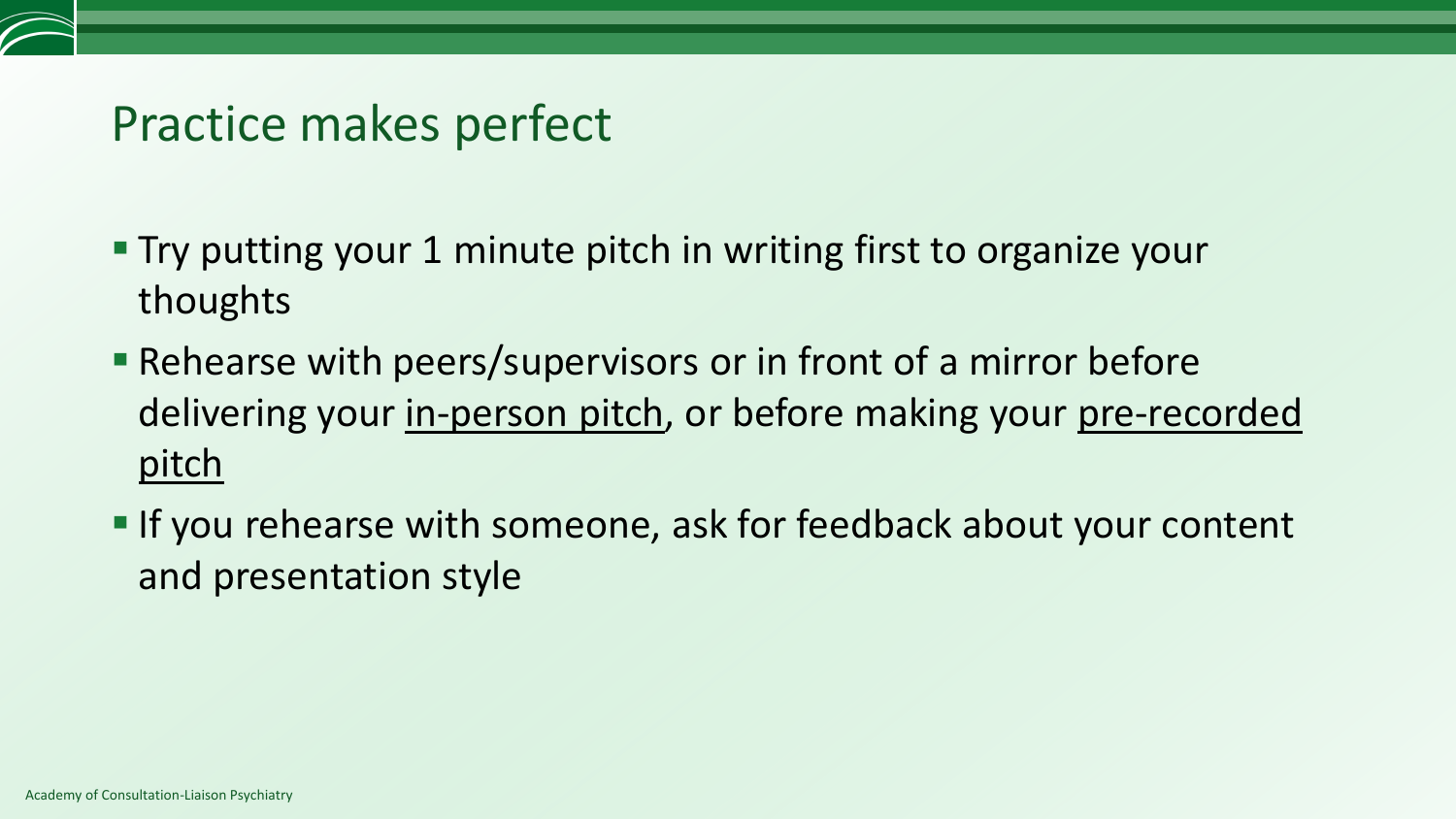#### Keep the conversation going

- Questions and discussion (for the in-person pitch)
	- This is an important component of your presentation
	- Listen to the question or comment, ask for clarification if needed
	- Keep your response short, simple and concise
	- You may not have an answer to every question. Offer to send the meetinggoer an email once you have more information! (Remember to take down their email address!!!)
- Have an easy option for the meeting-goer to **contact you** later (e.g., email address or link on the poster for meeting-goer to write down or photograph, a business card, a hand-out, etc.)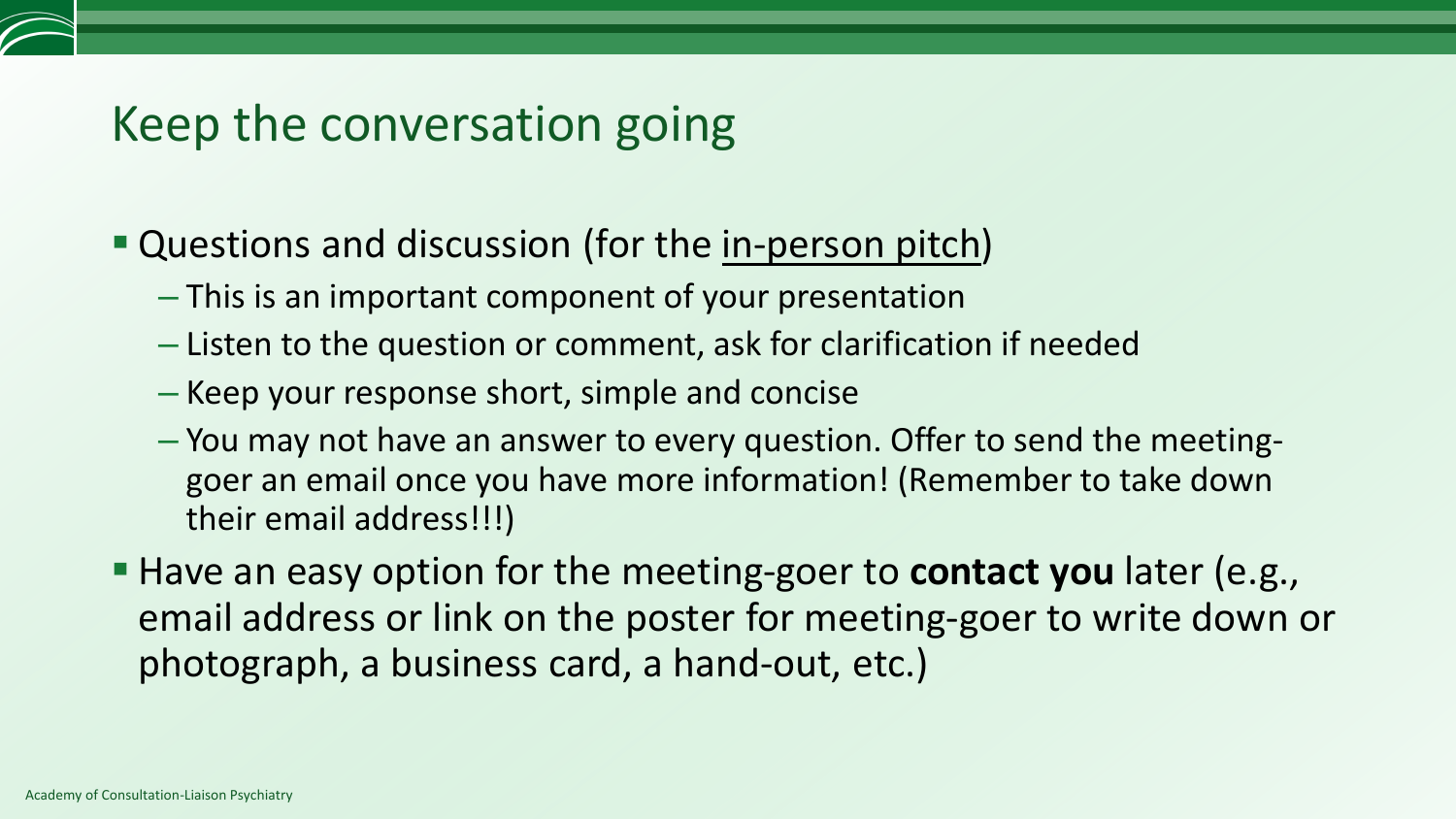# An example (case report poster)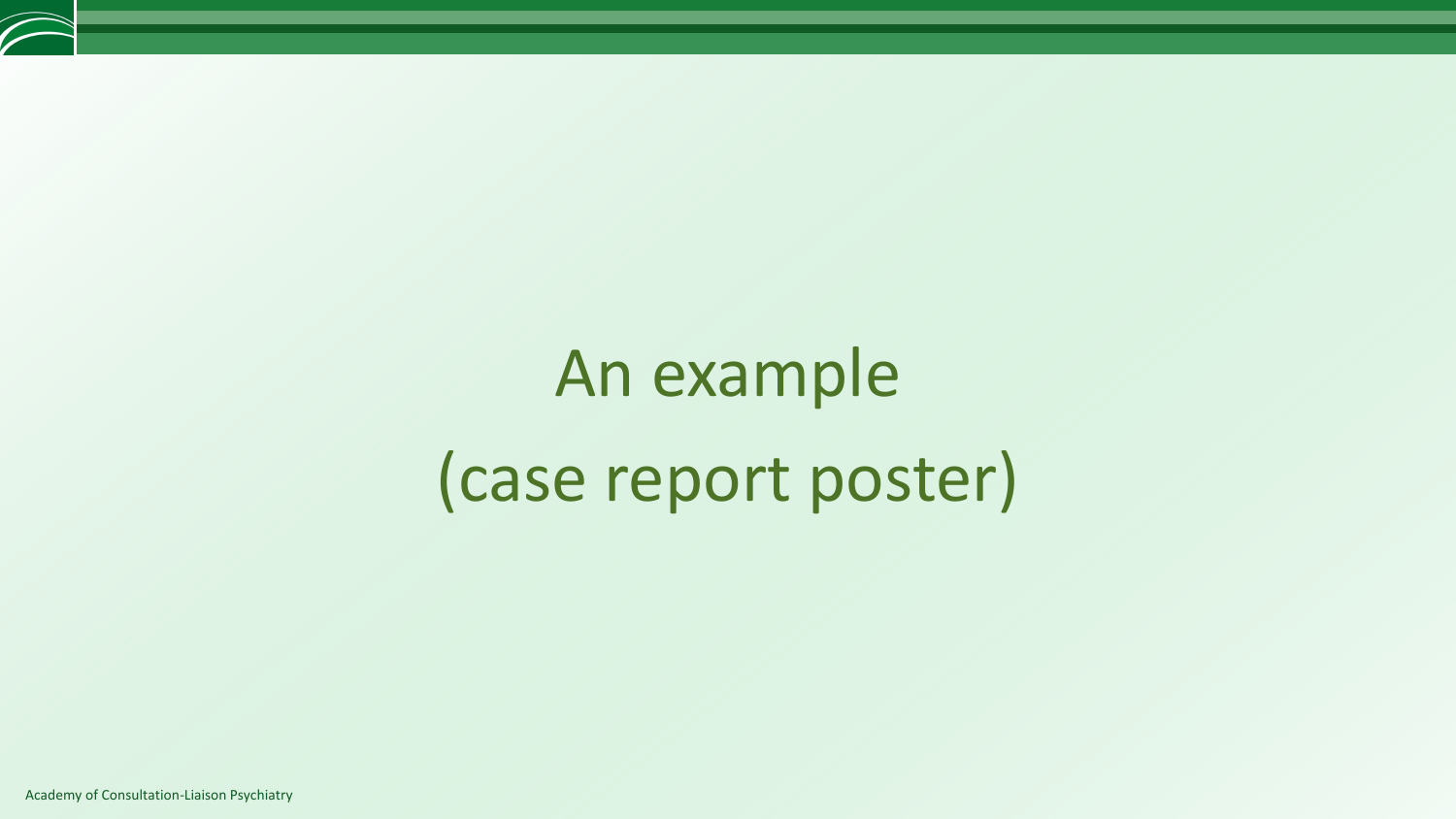#### Example: your hook

Hook:

*Have you ever had a case where the patient's decision-making capacity fluctuated and where inconsistent behaviors made it more difficult to assess the patient's intentions or wishes? I will use a case of fluctuating capacity in the setting of psychosis to discuss some of the complicated ethical dilemmas involved.*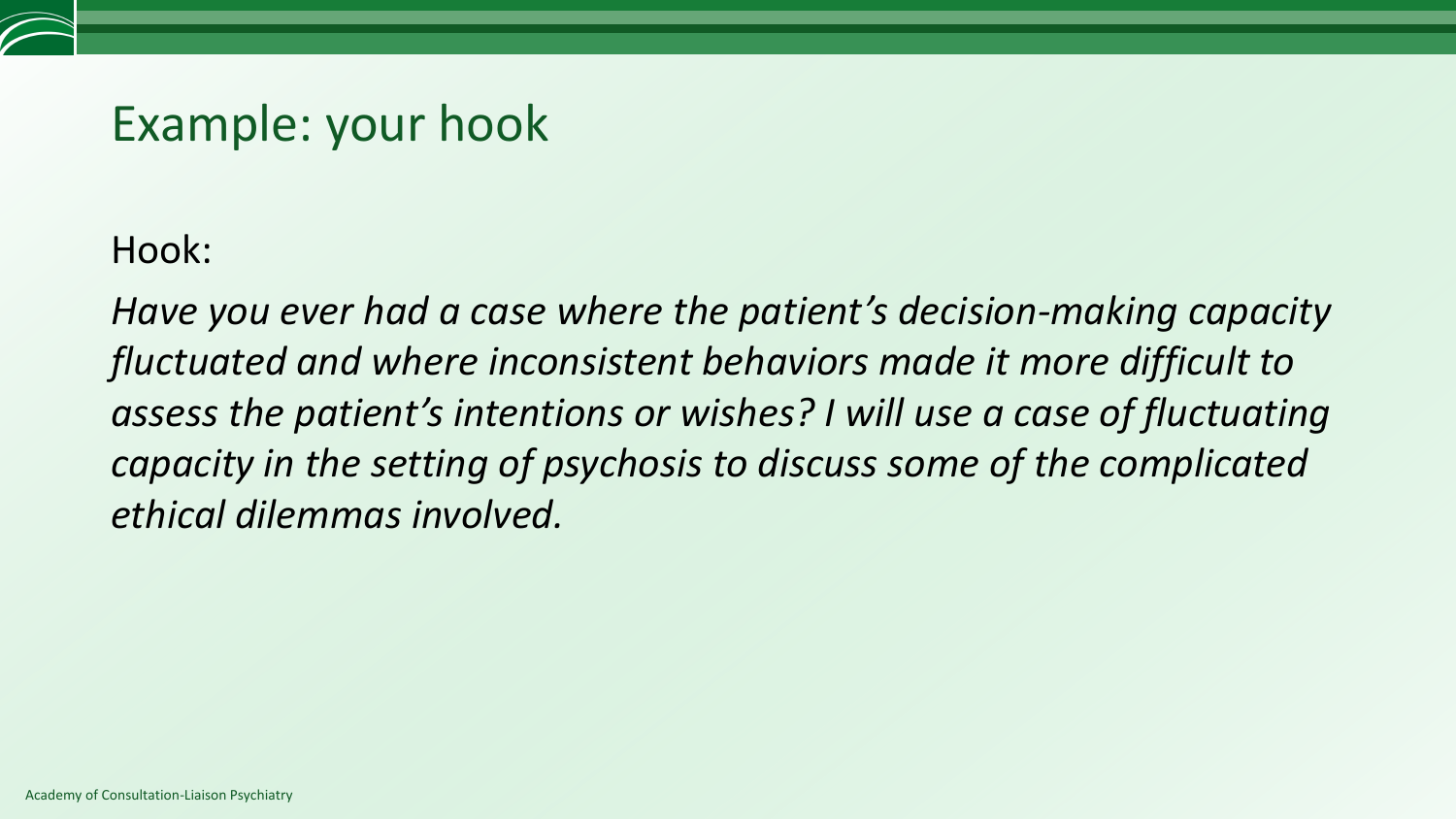#### Example: the introduction

- *Hi, I'm \_, a second- year resident at \_ residency program*
- *I've worked under Dr. \_ as my mentor who is the director of the consult service at \_ hospital/program*
- *I worked with my co-resident/medical student on this poster\**
- *My poster title is "…."*

\*Optional (may choose to omit to keep pitch brief)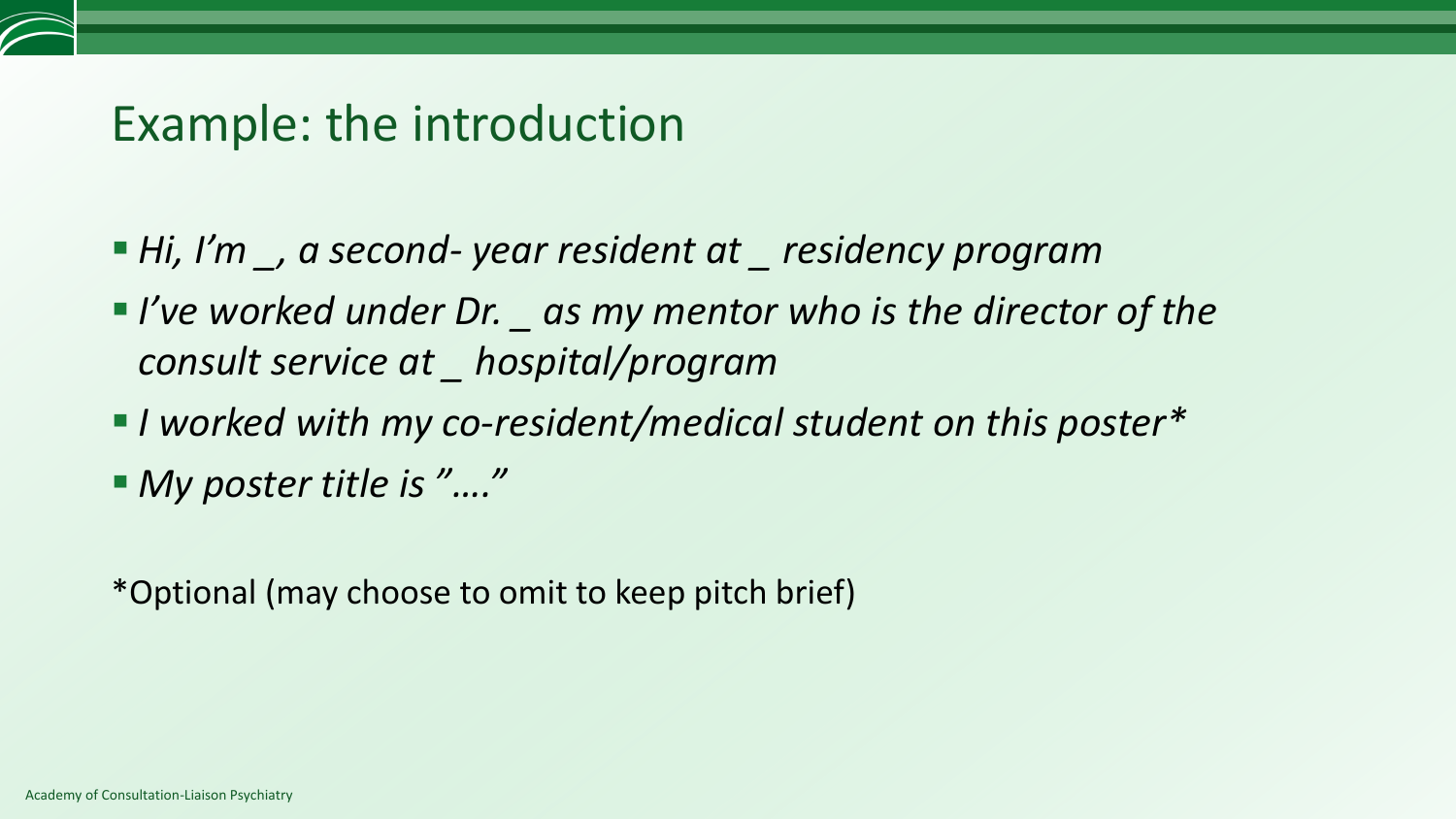#### Example: the set-up

- What makes your poster important or noteworthy
	- In C-L psychiatry, assessment of capacity to make medical decisions is a *frequent request. The balancing of autonomy and beneficence can be especially complicated when the patient is experiencing psychotic symptoms.*
- How this presentation fills a need or gap
	- –*I will use a case to illustrate some of the complicated ethical dilemmas faced in such situations*
	- –*This discussion adds to a limited literature on this topic*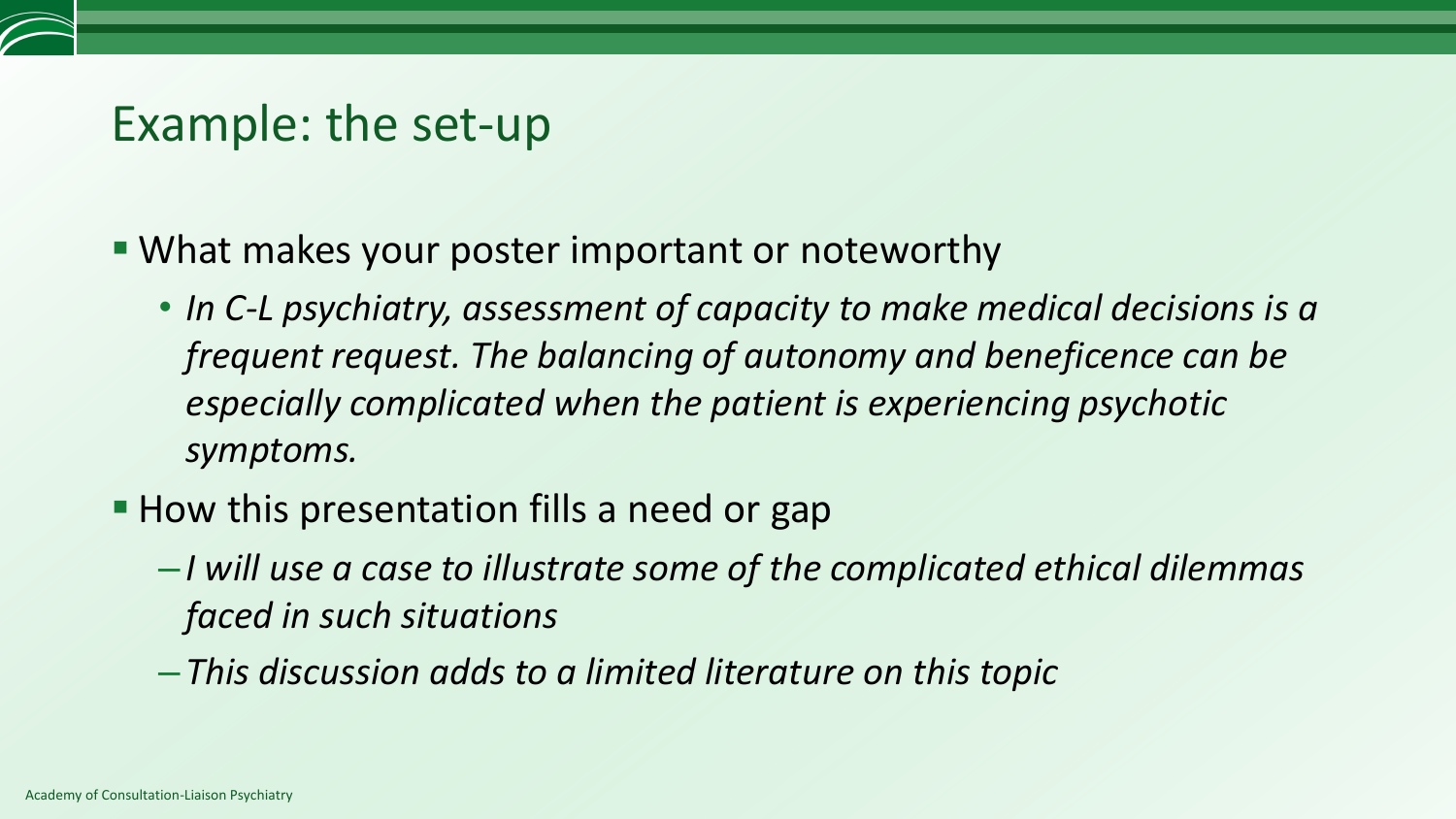## Example: the highlights

- What happened, how did this happen?
	- Summarize the case in just a few sentences
	- Essential information only
- **Take-home points** 
	- Explain how this case specifically challenged our differentiation between stated versus demonstrated decision-making, and the balance between autonomy and beneficence
	- Offer useful suggestions for future practice (e.g, utilization of the Medical Ethics service, hospital administration, and Palliative Care service)